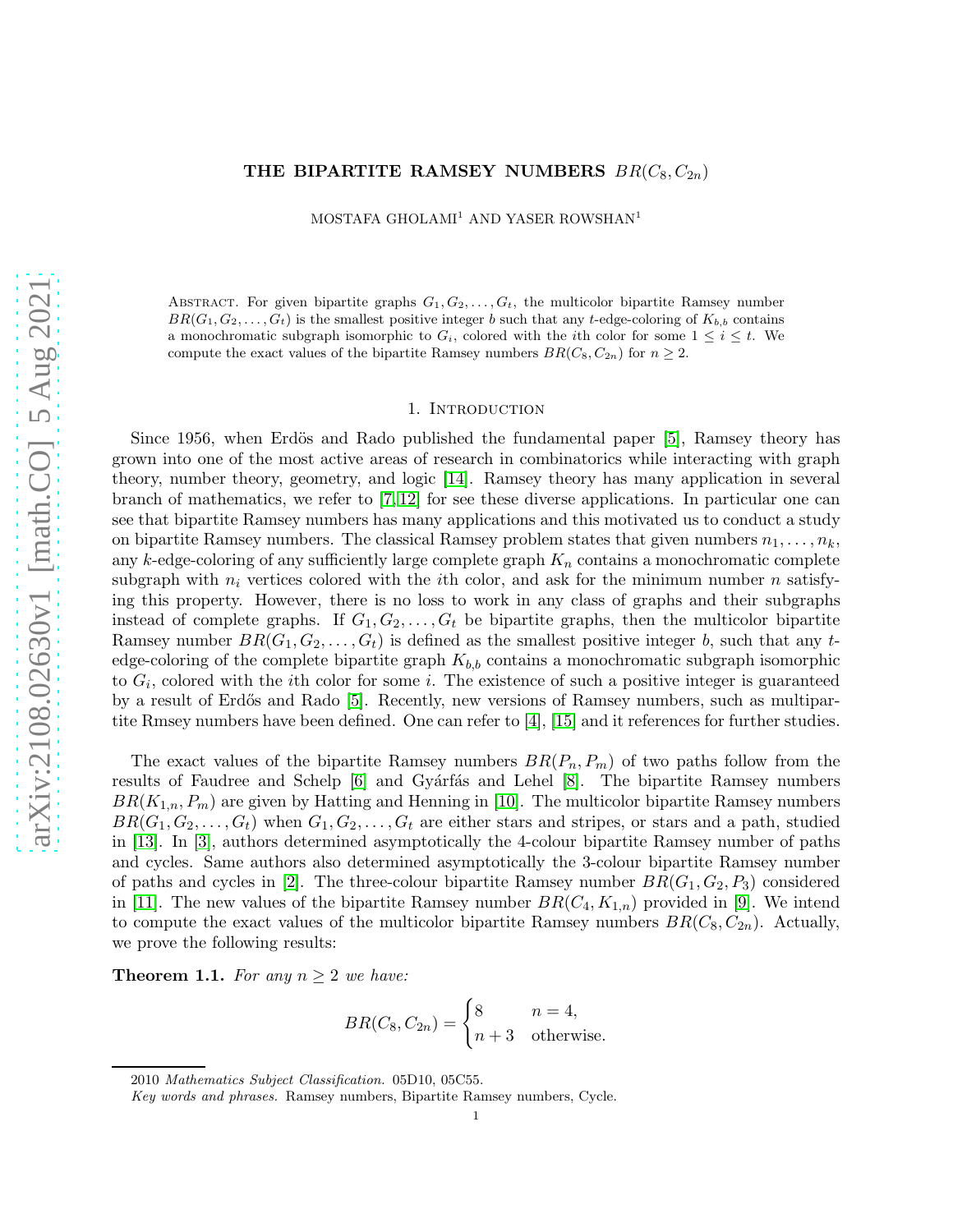In this paper, we only concerned with undirected, simple and finite graphs. We follow [\[1\]](#page-11-13) for terminology and notations not defined here. Let G be a graph with vertex set  $V(G)$  and edge set  $E(G)$ . The degree of a vertex  $v \in V(G)$  is denoted by  $\deg_G(v)$ , or simply by  $\deg(v)$ . The neighborhood  $N_G(v)$  of a vertex v is the set of all vertices of G adjacent to v and satisfies  $|N_G(v)| =$ deg<sub>G</sub>(v). The minimum and maximum degrees of vertices of G are denoted by  $\delta(G)$  and  $\Delta(G)$ , respectively. Let C be a set of colors  $\{c_1, c_2, ..., c_m\}$  and  $E(G)$  be the edges of a graph G, an edge coloring  $f : E \to C$  assigns each edge in  $E(G)$  to a color in C. If an edge coloring uses k colors on a graph, then it is known as a k-colored graph. As usual,  $C_n$  stand for a cycle on n vertice. Also, the complete bipartite graph with bipartition  $(X, Y)$ , where  $|X| = m$  and  $|Y| = n$  is denoted by  $K_{m,n}$ . We use  $[X, Y]$  to denote the set of edges between a bipartition  $(X, Y)$  of G. Let  $W \subseteq V(G)$  be any subset of vertices of G. Then the induced subgraph  $G\langle W \rangle$  is the graph whose vertex set is W and whose edge set consists of all of the edges in  $E(G)$  that have both endpoints in W. The complement of a graph  $G$ , denoted by  $G$ , is the graph with the same vertices as  $G$  and contains those edges which are not in G. G is n-colorable to  $(G_1, G_2, \ldots, G_n)$  if there exist a n-edge decomposition of  $G$ , say  $(H_1, H_2, \ldots, H_n)$  where  $G_i \nsubseteq H_i$  for each  $i = 1, 2, \ldots, n$ .

## 2. Some basic results

To prove our main results, namely Theorem [1.1,](#page-0-0) we need to stablish some preliminary results. We start with the following simple but useful lemma:

<span id="page-1-0"></span>**Lemma 2.1.** Let G be a subgraph of  $K_{t,t}$  with a cycle  $C: x_1y_1x_2...x_ky_kx_1$  of length 2k where  $t \geq k+1$ . If x and y be vertices of G not in C, where  $x_i, x_{i+1} \in N_G(y)$  and  $y_i, y_{i+1} \in N_G(x)$ , or  $xy \in E(G)$  where  $x_i \in N_G(y)$  and  $y_i \in N_G(x)$  for some  $i, 1 \le i \le k$ , then G has a cycle of length  $2k + 2.$ 

*Proof.* Consider  $C' = x_1y_1x_2...y_{i-1}x_iyx_{i+1}y_ixy_{i+1}x_{i+2}...x_ky_kx_1$  where  $x_i, x_{i+1} \in N_G(y)$  and  $y_i, y_{i+1} \in N_G(x)$ , also consider  $C'' = x_1y_1x_2 \ldots x_i yxy_ix_{i+1} \ldots x_ky_kx_1$  where  $xy \in E(G)$ ,  $x_i \in N_G(y)$ and  $y_i \in N_G(x)$ .

<span id="page-1-1"></span>**Lemma 2.2.** Let G be a spanning subgraph of  $K_{t,t}$  with a cycle C of length 2k where  $t \geq k+1$  and  $k \geq 4$ *. Let* x and y be the vertices of G not in C. Assume that x, y are adjacent to at least  $k-1$ *vertices of* C *where*  $xy \notin E(G)$ *, or* x *and* y are adjacent to at least  $\lceil \frac{k}{2} \rceil$  $\frac{k}{2}$  | + 1 *vertices of* C *where*  $xy \in E(G)$ *. Then* G has a cycle of length  $2k + 2$ *.* 

*Proof.* If  $xy \notin E(G)$ , the lemma is prove by Zang in [\[16\]](#page-12-1), hence we may assume that x, y are adjacent to at least  $\lceil \frac{k}{2} \rceil$  $\frac{k}{2}$  + 1 vertices of C where  $xy \in E(G)$ . Without loss of generality (W.l.g.) assume that  $C_{2k} = x_1y_1x_2y_2...x_ky_kx_1$ . In this case it is easy to check that there is at least one *i*,  $1 \leq i \leq k$ , such that  $xy_i$  and  $x_iy$  belongs to  $E(G)$ . Therefore by Lemma [2.1](#page-1-0) we have  $C_{2k+2} \subseteq G$ , and the proof is complete.

In the following two theorems, R. Zhang et al. in [\[16\]](#page-12-1) and [\[17\]](#page-12-2) determined the exact value of the bipartite Ramsey number of  $BR(C_{2m}, C_{2n})$  for  $m = 2, 3$  respectively.

**Theorem 2.3.** For any  $n \geq 2$  we have:

$$
BR(C_4, C_{2n}) = \begin{cases} 5 & n = 2, 3, \\ n+1 & \text{otherwise.} \end{cases}
$$

**Theorem 2.4.** For any  $n > 3$  we have:

$$
BR(C_6, C_{2n}) = \begin{cases} 6 & n = 3, \\ n+2 & \text{otherwise.} \end{cases}
$$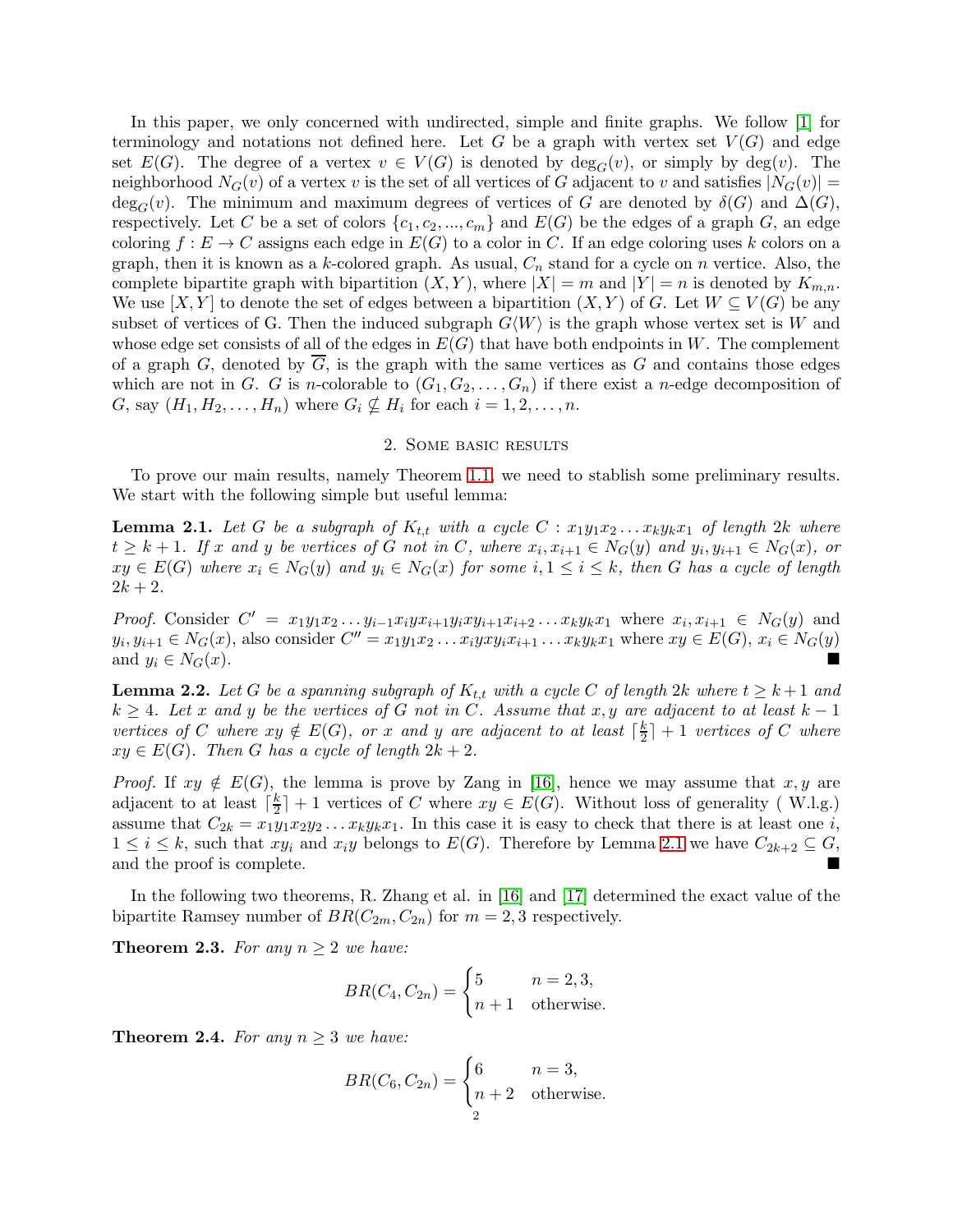# <span id="page-2-1"></span>**Proposition 2.5.** *Let* G *be a subgraph of*  $K_{8,8}$  *where*  $K_{3,4} \subseteq G$ *, then either*  $C_8 \subseteq G$  *or*  $C_8 \subseteq \overline{G}$ *.*

*Proof.* Let  $(X = \{x_1, \ldots, x_8\}, Y = \{y_1, \ldots, y_8\})$  be a bipartition of  $K_{8,8}$  and  $K_{3,4} \subseteq G[X_1, Y_1]$  where  $X_1 = \{x_1, x_2, x_3\}, Y_1 = \{y_1, \ldots, y_4\}.$  Assume that  $C_8 \nsubseteq \overline{G}$ . Thus we have  $|N_G(x) \cap Y_1| \leq 1$  for each  $x \in X \setminus X_1$ , otherwise,  $C_8 \subseteq G$ . Consider  $X_2 = X \setminus X_1$  and  $Y_2 = Y_1 \cup \{y_5\}$ . Since  $BR(C_8, C_4) = 5$ and  $C_8 \nsubseteq \overline{G}$  we have  $C_4 \subseteq G[X_2, Y_2]$ . Hence  $y_5 \in V(C_4)$ , otherwise,  $C_8 \subseteq G$ . W.l.g. we may assume that  $C_4 = x_4y_4x_5y_5x_4$ . Therefore we have  $[\{x_4, x_5\}, \{y_1, y_2, y_3\}], [\{x_1, x_2, x_3\}, \{y_5\}] \subseteq \overline{G}$ , otherwise,  $C_8 \subseteq G$ . If  $|N_{\overline{G}}(y_5) \cap \{x_6, x_7, x_8\}| \geq 2$ , then  $C_8 \subseteq G[X_2, \{y_1, y_2, y_3, y_5\}],$  a contradiction. So  $|N_G(y_5) \cap \{x_6, x_7, x_8\}| \geq 2$ , let  $x_6y_5, x_7y_5 \in E(G)$ , hence  $K_{4,3} \cong [\{x_4, x_5, x_6, x_7\}, \{y_1, y_2, y_3\}] \subseteq \overline{G}$ . Therefore,  $|N_{\overline{G}}(y) \cap \{x_4, x_5, x_6, x_7\}| \le 1$  for each  $y \in \{y_6, y_7, y_8\}$ , that is,  $|N_G(y) \cap \{x_4, x_5, x_6, x_7\}| \ge$ 3 for each  $y \in \{y_6, y_7, y_8\}$ , so we have  $K_{3,4} \cong [\{x_1, x_2, x_3, \}, \{y_5, y_6, y_7, y_8\}] \subseteq \overline{G}$ . Therefore for each  $x \in \{x_4, x_5, x_6, x_7\}, |N_{\overline{G}}(x) \cap \{y_6, y_7, y_8\}| \leq 1$ , otherwise,  $C_8 \subseteq G[\{x_1, x_2, x_3, x\}, \{y_5, y_6, y_7, y_8\}]$ which is a contradiction. Afterwards one cane check that  $C_8 \subseteq G[\{x_4, x_5, x_6, x_7\}, \{y_5, y_6, y_7, y_8\}]$ and the proof is complete.

### 3. Proof of the main results

In this section, we compute the exact value of the bipartite Ramsey numbers  $BR(C_8, C_{2n})$  for

 $n \geq 2$ . Also we guess that for  $m, n \geq 3$ , we have  $BR(C_{2n}, C_{2m}) = \begin{cases} m+n & n = m, \\ 1 & n = 1 \end{cases}$  $m + n - 1$   $n \neq m$ . which is a good problem to work on, in the future.

In order to simplify the comprehend, let us split the proof of Theorem [1.1](#page-0-0) into small parts. We begin with a simple but very useful general lower bound in the following theorem:

<span id="page-2-2"></span>**Theorem 3.1.** *[\[16\]](#page-12-1) We have*  $BR(C_{2m}, C_{2n}) \geq m + n - 1$  *for all*  $m, n \geq 2$ *.* 

*Proof.* Let  $G_1$  and  $G_2$  denote vertex-disjoint induced subgraphs of  $K_{m+n-2,m+n-2}$   $(m, n \geq 2)$ , which are isomorphic to complete bipartite graphs  $K_{m-1,m+n-2}$  and  $K_{n-1,m+n-2}$ , respectively. Clearly,  $E(K_{m+n-2,m+n-2}) = E(G_1) \cup E(G_2)$ . As  $C_{2m} \nsubseteq G_1$  and  $C_{2n} \nsubseteq G_2$ , it follows that  $BR(C_{2m}, C_{2n}) \geq m+n-1$ , as required.

<span id="page-2-3"></span>**Lemma 3.2** ( [\[16\]](#page-12-1)).  $BR(C_8, C_4) = 5$ .

<span id="page-2-4"></span>**Lemma 3.3** ( [\[17\]](#page-12-2)).  $BR(C_8, C_6) = 6$ .

In the following two theorems, we determine the exact value of the bipartite Ramsey number of  $BR(C_8, C_{2n})$  for  $n = 4, 5$ .

## <span id="page-2-5"></span>**Theorem 3.4.**  $BR(C_8, C_8) = 8$ .

*Proof.* To prove the lower bound, consider a bipartition  $(X, Y)$  of  $K_{7,7}$ , where  $X = \{x_1, x_2, \ldots, x_7\}$ and  $Y = \{y_1, y_2, \ldots, y_7\}$ . Let  $(G, \overline{G})$  be a 2-edge-coloring of  $K_{7,7}$  where G given in Figure [1.](#page-2-0) Hence it is easy to see that  $C_8 \nsubseteq G$  and  $\overline{G} \cong G\backslash x_4y_4$ , that is, we have  $C_8 \nsubseteq \overline{G}$ . Therefore,  $BR(C_8, C_8) \geq 8$ .



<span id="page-2-0"></span>FIGURE 1. Edge disjoint subgraphs G and  $\overline{G}$  of  $K_{7,7}$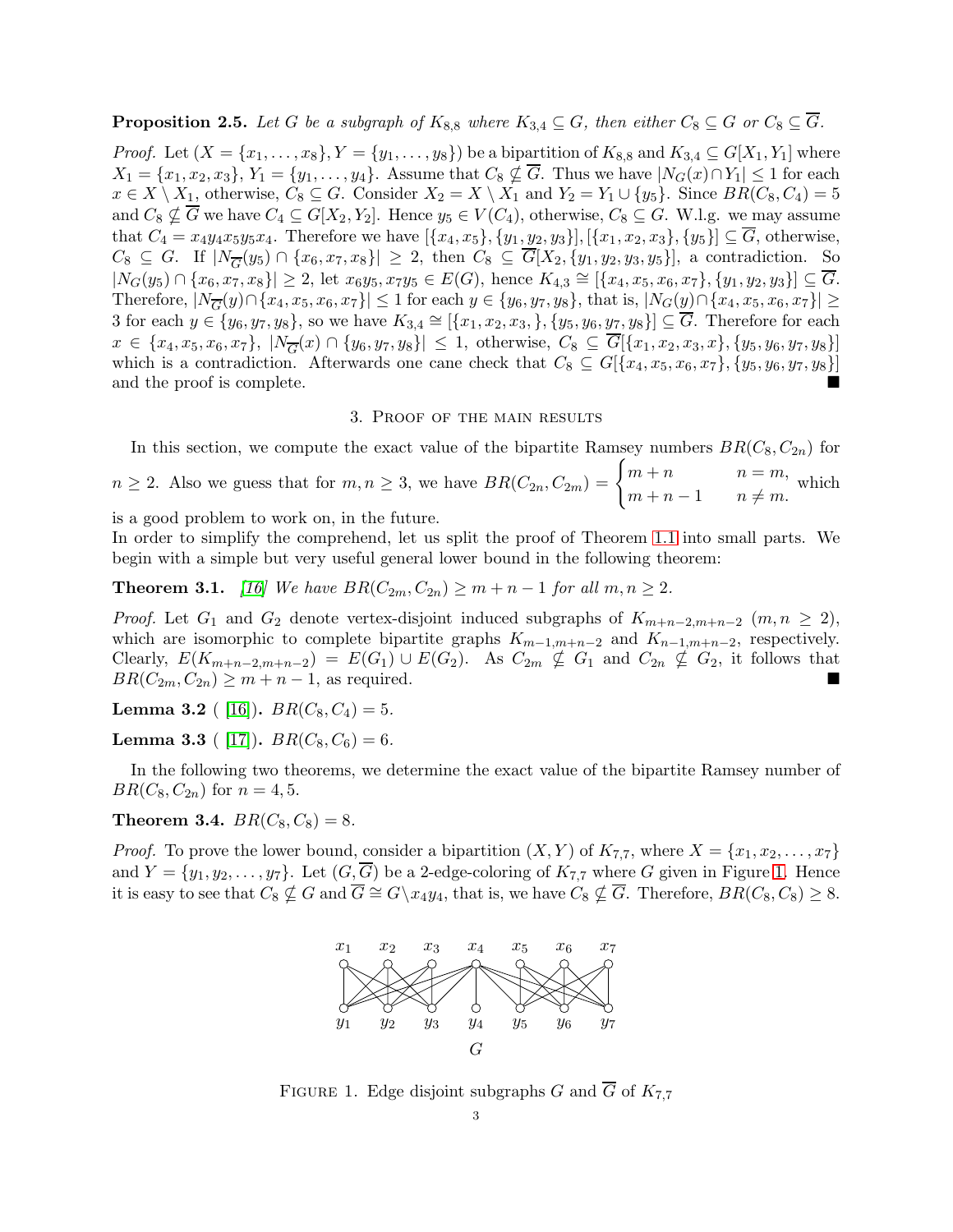To complete the proof, suppose on the contrary that  $BR(C_8, C_8) > 8$ , that is,  $K_{8,8}$  is 2-colorable to  $(C_8, C_8)$ , say  $C_8 \nsubseteq G$  and  $C_8 \nsubseteq \overline{G}$  for some  $G \subseteq K_{8,8}$ . Since  $BR(C_6, C_8) = 6$  and  $C_8 \nsubseteq \overline{G}$ , G has a subgraph  $C \cong C_6$ . Let  $(X, Y)$  be a bipartition of  $K_{8,8}$  where  $X = \{x_1, x_2, \ldots, x_8\}$ and  $Y = \{y_1, y_2, \ldots, y_8\}$ . Set  $X_1 = V(C) \cap X$ ,  $Y_1 = V(C) \cap Y$ . W.l.g. we may assume that  $X_1 = \{x_1, x_2, x_3\}, Y_1 = \{y_1, y_2, y_3\}$  and  $C_6 = x_1y_1x_2y_2x_3y_3x_1$ . Consider  $X_2 = X \setminus \{x_1, x_2\}$  and  $Y_2 = Y \setminus \{y_1, y_2\}$ . Since  $BR(C_6, C_8) = 6$ ,  $|X_2| = |Y_2| = 6$  and  $C_8 \nsubseteq \overline{G}$ ,  $G[X_2, Y_2]$  has a subgraph  $C' \cong C_6$ . Let  $X'_1 = V(C') \cap X_2$  and  $Y'_1 = V(C') \cap Y_2$ . Now we consider the  $|\{x_3, y_3\} \cap V(C')|$ , there are three cases as follow:

Case 1.  $|\{x_3, y_3\} \cap V(C')| = 2$ .

W.l.g. we may assume that  $X'_1 = \{x_3, x_4, x_5\}$  and  $Y'_1 = \{y_3, y_4, y_5\}$ . If  $x_3y_3 \notin E(C')$ , then  ${x_3y_4, x_3y_5, y_3x_4, y_3x_5} \subseteq E(C')$  and there is at least one edge between  ${x_4, x_5}$  and  ${y_4, y_5}$  in  $G$ , say  $x'y'$ . Since  $x_3y_3 \in E(C)$  and  $x_3y', y_3x'$  belong to  $E(C')$ , by Lemma [2.1](#page-1-0) we have  $C_8 \subseteq$  $G[X_1 \cup \{x'\}, Y_1 \cup \{y'\}]$  which is a contradiction. Hence, assume that  $x_3y_3 \in E(C')$ , and w.l.g. assume that  $C' = x_3y_3x_4y_4x_5y_5x_3$ . Now since  $C_8 \nsubseteq G$ , and by Figure [2](#page-3-0) it is easy to check that

 ${x_1y_2, x_1y_4, x_2y_4, x_2y_5, x_4y_1, x_4y_5, x_5y_1, x_5y_2} \subseteq E(\overline{G})$ 

That is,  $C_8 = x_1y_2x_5y_1x_4y_5x_2y_4x_1 \subseteq \overline{G}$ , a contradiction too.



<span id="page-3-0"></span>FIGURE 2.  $x_3y_3 \in E(C')$ 

Case 2.  $|\{x_3, y_3\} \cap V(C')| = 1$ .

W.l.g. we may assume that  $x_3 \in V(C')$ ,  $X'_1 = \{x_3, x_4, x_5\}$ ,  $Y'_1 = \{y_4, y_5, y_6\}$  and  $C' = x_3y_4x_4y_5x_5y_6x_3$ . Since  $C_8 \nsubseteq G$ , by Figure [3](#page-3-1) it is easy to check that  $K_{2,3} \cong [{x_4, x_5}, {y_1, y_2, y_3}] \subseteq \overline{G}$ ,  $K_{2,3} \cong$  $[\{x_1, x_2\}, \{y_4, y_5, y_6\}] \subseteq \overline{G}$ . Now we have the following claim:



<span id="page-3-1"></span>FIGURE 3.  $|\{x_3, y_3\} \cap V(C')| = 1$   $(x_3 \in V(C'))$ 

**Claim 1.** If there exist a vertex of  $X'_2 = \{x_6, x_7, x_8\}$ , say x, such that  $|N_G(x) \cap \{y_2, y_3\}| \neq 0$ , then  $|N_G(x) \cap Y'_1|$  $|T_1'| = 0.$ 

*Proof of the Claim.* Let  $xy_2 \in E(G)$ , for other cases the proof is same. Hence if  $xy_4$  or  $xy_6$  belong to  $E(G)$ , then we have  $C_8 \subseteq G$ , and if  $xy_5 \in E(G)$ , then we set  $C' = x_3y_2xy_5x_4y_4x_3$  and the proof is same as case 1 when  $Y_2 = Y \setminus \{y_1, y_3\}.$ 

As similar to the proof of Claim 1, we have the following claim: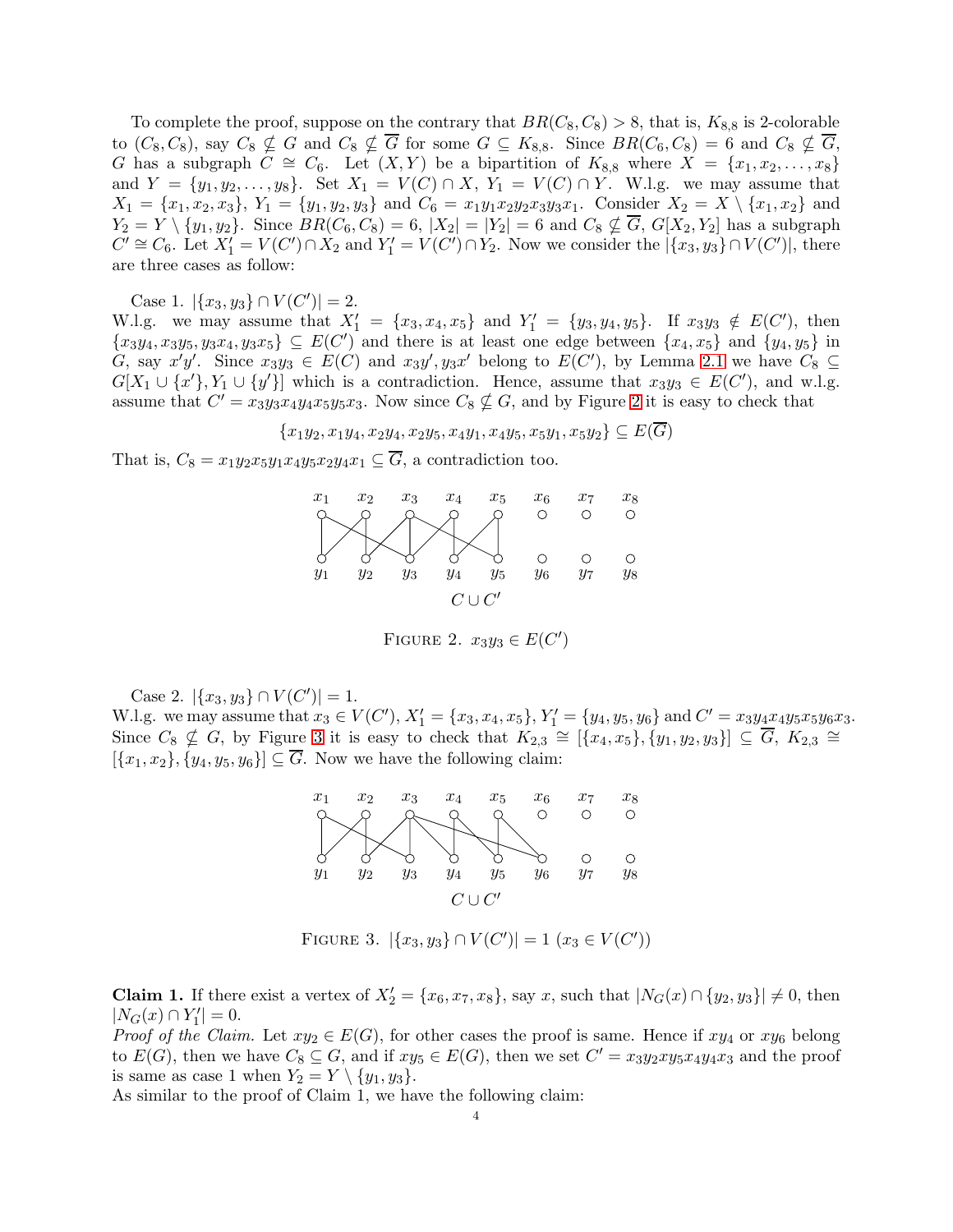**Claim 2.** If there exist a vertex of  $X'_2 = \{x_6, x_7, x_8\}$ , say x, such that  $|N_G(x) \cap \{y_4, y_6\}| \neq 0$ , then  $|N_G(x) \cap Y_1| = 0.$ 

Now by Claim 1, there is at least two vertices of  $X'_2 = \{x_6, x_7, x_8\}$ , say  $x_6$  and  $x_7$ , such that  $[\{x_6, x_7\}, \{y_2, y_3\}] \subseteq \overline{G}$ , otherwise, we have  $K_{4,3} \subseteq \overline{G}[\{x_1, x_2, x_6, x_7, x_8\}, Y_1']$  and the proof is com-plete by Proposition [2.5.](#page-2-1) Therefore by Claim 2 we have  $|N_G(x) \cap {y_4, y_6}| = 0$  for at least one vertex of  $\{x_6, x_7\}$ , otherwise, we have  $K_{4,3} \cong [\{x_4, x_5, x_6, x_7\}, Y_1] \subseteq \overline{G}$  and the proof complete by Propo-sition [2.5.](#page-2-1) Hence we may assume that  $|N_G(x_7) \cap \{y_4, y_6\}| = 0$ , that is,  $x_7y_4, x_7y_6 \in E(\overline{G})$ . So it is easy to check that  $x_1y_2, x_2y_3, x_4y_6, x_5y_4, x_6y_4, x_6y_5, x_6y_6 \in E(G)$ , otherwise,  $C_8 \subseteq \overline{G}$ , hence  $x_6y_1 \in$  $E(\overline{G})$ , otherwise,  $C_8 \subseteq G$ . Now  $x_7y_1 \in E(G)$ , otherwise, we have  $K_{4,3} \cong [\{x_4, x_5, x_6, x_7\}, Y_1] \subseteq \overline{G}$ and the proof complete by Proposition [2.5,](#page-2-1) and  $x_7y_5 \in E(\overline{G})$ , otherwise,  $C_8 \subseteq G$ , that is, we have  $K_{3,3} \cong [\{x_4, x_5, x_6\}, Y_1] \subseteq \overline{G}$  and  $K_{3,3} \cong [\{x_1, x_2, x_7\}, Y_1'] \subseteq \overline{G}$ . Now consider  $N(x_8)$ , by Claim 1 and Claim 2 we have  $|N_G(x_8) \cap \{y_2, y_3\}| = |N_G(x_8) \cap \{y_4, y_6\}| = 0$ , otherwise, we have  $K_{4,3} \subseteq \overline{G}$ and the proof is complete by Proposition [2.5.](#page-2-1) Therefore  $\{y_2, y_3, y_4, y_6\} \subseteq N_{\overline{G}}(x_8)$  and one can check that  $C_8 = x_8y_6x_1y_5x_2y_4x_7y_2x_8 \subseteq \overline{G}$  and the proof is complete.

Case 3.  $|\{x_3, y_3\} \cap V(C')| = 0.$ 

We may assume that  $X'_1 = \{x_4, x_5, x_6\}$ ,  $Y'_1 = \{y_4, y_5, y_6\}$  and  $C' = x_4y_4x_5y_5x_6y_6x_4$ . In this case for each  $x \in X_1, x' \in X'_1, y \in Y_1$  and  $y' \in Y'_1$  $\overline{Y}'_1$ , we have  $|N_G(x) \cap Y'_1|$  $|X_1'| \leq 1, |N_G(x') \cap Y_1| \leq 1,$  $|N_G(y') \cap X_1| \leq 1$  and  $|N_G(y) \cap X'_1| \leq 1$ . Otherwise, the proof is same as case 2. Therefore it is easy to show that the following claim is true.

**Claim 3.**  $K_{3,3} \setminus e \subseteq \overline{G}[X_1, Y_1']$  and  $K_{3,3} \setminus e \subseteq \overline{G}[X_1', Y_1]$ , in other words there is at most one edge between  $[X_1, Y_1']$  and  $[X_1', Y_1]'$  in G.

Now by Claim 3 one can check that  $[X_1, Y_1] \subseteq G$  or  $[X'_1, Y'_1] \subseteq G$  otherwise,  $C_8 \subseteq \overline{G}$ . W.l.g. we may assume that  $[X_1, Y_1] \subseteq G$ . Hence we have  $[X_1, Y_1'] \subseteq \overleftrightarrow{G}$  or  $[X_1', Y_1] \subseteq \overleftrightarrow{G}$ , otherwise,  $C_8 \subseteq G$ which is a contradiction. W.l.g. assume that  $[X_1, Y'_1] \subseteq \overline{G}$ . Now consider  $x_7y_7$  and w.l.g. assume that  $x_7y_7 \in E(G)$ , for other cases the proof is same. If  $|N_G(x_7) \cap Y_1| \neq 0$  then by Lemma [2.1](#page-1-0) we have  $|N_G(y_7) \cap X_1| = 0$ , hence  $K_{3,4} \cong [X_1, Y_1' \cup \{y_7\}] \subseteq \overline{G}$  and the proof is complete by Proposition [2.5.](#page-2-1) So let  $|N_G(x_7) \cap Y_1| = 0$ , therefore by Claim 3 there exists one edge between  $[X'_1, Y_1]$  in G otherwise,  $K_{3,4} \subseteq \overline{G}$  and the proof is same. Assume that  $x_4y_1 \in E(G)$ , if  $|N_G(x_7) \cap Y'_1|$  $|I'| = 0$  or  $|N_G(y_7) \cap X_1| = 0$ , then  $K_{4,3} \cong [X_1 \cup \{x_7\}, Y_1'] \subseteq \overline{G}$  or  $K_{3,4} \cong [X_1, Y_1' \cup \{y_7\}] \subseteq \overline{G}$  respectively and the proof is complete by Proposition [2.5.](#page-2-1) Hence w.l.g. assume that  $x_7y_4, x_1y_7 \in E(G)$ . Therefore one can check that  $C_8 = x_1y_7x_7y_4x_4y_1x_2y_2x_1 \subseteq G$ , a contradiction again. Now by cases 1, 2 and 3 the proof is complete and theorem holds.

<span id="page-4-0"></span>**Theorem 3.5.**  $BR(C_{10}, C_8) = 8$ .

*Proof.* The lower bound holds by Theorem [3.1.](#page-2-2) To complete the proof, by contrary suppose that  $BR(C_{10}, C_8) > 8$ , that is,  $K_{8,8}$  is 2-colorable to  $(C_{10}, C_8)$ , say  $C_{10} \nsubseteq G$  and  $C_8 \nsubseteq G$  for some  $G \subseteq K_{8,8}$ . Since  $BR(C_8, C_8) = 8$  and  $C_8 \nsubseteq \overline{G}$ , G has a subgraph  $C \cong C_8$ . Let  $(X, Y)$  be a bipartition of  $K_{8,8}$  where  $X = \{x_1, x_2, \ldots, x_8\}$  and  $Y = \{y_1, y_2, \ldots, y_8\}$ . Set  $X_1 = V(C) \cap X$  and  $Y_1 = V(C) \cap Y$ . W.l.g. we may assume that  $X_1 = \{x_1, x_2, x_3, x_4\}, Y_1 = \{y_1, y_2, y_3, y_4\}$  and  $C =$  $x_1y_1x_2y_2x_3y_3x_4y_4x_1$ . Since  $C_8 \nsubseteq \overline{G}$ , other than  $E(C)$  there is at least one edge between  $X_1$  and  $Y_1$  in G, w.l.g. assume that  $x_1y_2 \in E(G)$  (for other cases the proof is same). Consider  $X_2 = X \setminus \{x_1, x_2\}$ and  $Y_2 = Y \setminus \{y_1, y_2\}$ . Since  $BR(C_6, C_8) = 6$ ,  $|X_2| = |Y_2| = 6$  and  $C_8 \nsubseteq \overline{G}$ ,  $G[X_2, Y_2]$  has a subgraph  $C' \cong C_6$ . Let  $X'_1 = V(C') \cap X_1, Y'_1 = V(C') \cap Y_1$ . Now consider the  $(|X'_1|, |Y'_1|)$  $\binom{7}{1}$ . By symmetry we not that  $(|X'_1|, |\overline{Y'_1}|)$  $\binom{1}{1} = \binom{1}{1}$  $\binom{1}{1}, \binom{1}{1},$  so  $(\hat{X}'_1), \hat{Y}'_1$  $\{1}'_{1}$  = { $(0,0)$ ,  $(1,0)$ ,  $(2,0)$ ,  $(1,1)$ ,  $(2,1)$ ,  $(2,2)$ }, now we have the following cases: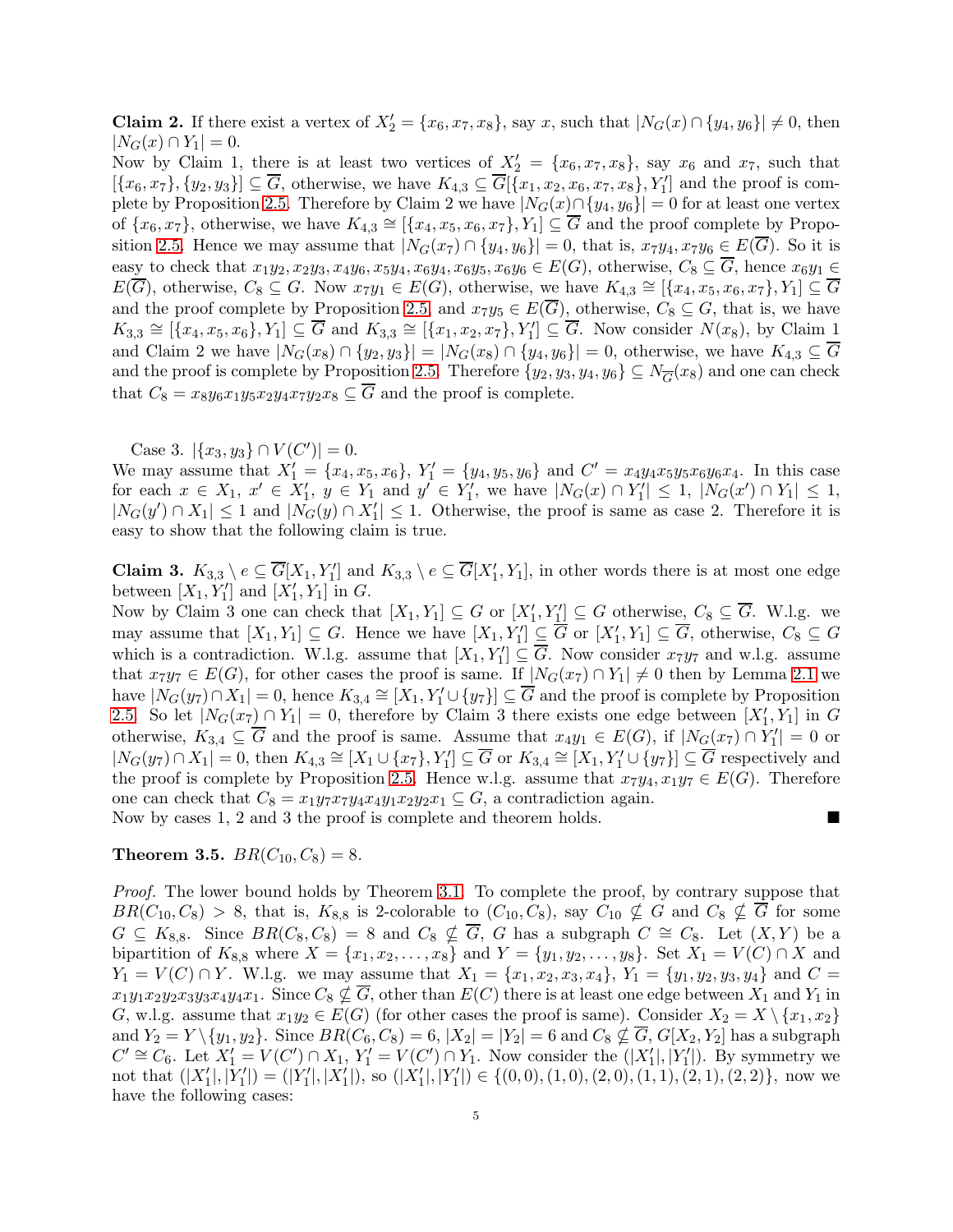Case 1.  $(|X'_1|, |Y'_1|)$  $\binom{7}{1} = (0,0).$ 

Assume that  $V(C') = \{x_5, x_6, x_7, y_5, y_6, y_7\}$  and  $C' = x_5y_5x_6y_6x_7y_7x_5$ . Set  $X'_2 = \{x_5, x_6, x_7\}$  and  $Y'_2 = \{y_5, y_6, y_7\}$ . Since  $C_{10} \nsubseteq G$ , one can check that either  $K_{3,4} \cong [X'_2, Y_1] \subseteq \overline{G}$  or  $K_{4,3} \cong$  $[X_1, Y_2'] \subseteq \overline{G}$ , otherwise,  $C_{10} \subseteq G$ . W.l.g. we may assume that  $K_{3,4} \cong [X_2', Y_1] \subseteq \overline{G}$ . If there exists a vertex of  $X \setminus X'_2$ , say x, such that  $|N_{\overline{G}}(x) \cap Y_1| \geq 2$ , then  $C_8 \subseteq \overline{G}$ , a contradiction. Hence  $|N_G(x) \cap Y_1| \geq 3$  for each  $x \in X \setminus X'_2$ , that is,  $|N_G(x_8) \cap Y_1| \geq 3$ . Therefore by Lemma [2.1](#page-1-0) we have  $|N_G(y) \cap X_1| \leq 1$  for each  $y \in Y \setminus Y_1$ , otherwise,  $C_{10} \subseteq G$ . If there exists  $y, y' \in \{y_5, y_6, y_7\}$  such that  $|N_G(y) \cap X_1| = |N_G(y') \cap X_1| = 1$  and  $N_G(y) \cap X_1 \neq N_G(y') \cap X_1$  then one can check that  $C_{10} \subseteq G$ , a contradiction again. Therefore, w.l.g. we may assume that  $\{x_1, x_2, x_3\} \subseteq N_{\overline{G}}(y)$  for each  $y \in \{y_5, y_6, y_7\}$ . If there are at least two vertices of  $Y_2'$  $Z'_2$ , say  $y_5, y_6$ , such that  $|N_{\overline{G}}(y_i) \cap X_1| = 4$ for  $i = 5, 6$ , then  $C_8 \subseteq \overline{G}[X_1, Y \setminus Y_1]$ , in other word, there are at least two vertices of  $Y_2'$  $2'$ , say  $y_5, y_6$  such that  $N_G(y_i) \cap X_1 = \{x_4\}$ . Hence  $x_8y_i \in E(\overline{G})$  for  $i = 5, 6, 7$  otherwise,  $C_{10} \subseteq G$ , a contradiction. Now one can check that  $C_8 \subseteq \overline{G}[\{x_1, x_2, x_3, x_8\}, Y \setminus Y_1]$ , and the proof is complete.

Case 2.  $(|X'_1|, |Y'_1|)$  $\binom{7}{1} = (1,0).$ 

Assume that  $X'_1 = \{x_4\}$  for the case that  $X'_1 = \{x_3\}$  the proof is same. Hence w.l.g. assume that  $V(C') = \{x_4, x_5, x_6, y_5, y_6, y_7\}$  and  $C' = x_4y_5x_5y_6x_6y_7x_4$ . Set  $X''_2 = \{x_1, x_2, x_3\}$ ,  $X'_2 = \{x_5, x_6\}$ and  $Y_2' = \{y_5, y_6, y_7\}$ . Since  $C_{10} \not\subseteq G$ , we have  $K_{3,3} \cong [X_2'', Y_2'] \subseteq \overline{G}$  and  $K_{2,4} \cong [X_2', Y_1] \subseteq \overline{G}$ . Now consider the vertices  $\{x_7, x_8\}$ , one can check that for at least one vertex of  $\{x_7, x_8\}$ , say x,  $|N_G(x) \cap Y_1| \geq 2$ , otherwise,  $C_8 \subseteq \overline{G}[X \setminus X_1, Y_1]$ . W.l.g. assume that  $|N_G(x_7) \cap Y_1| \geq 2$ , so  $|N_G(x_7) \cap Y'_2|$  $Z_2' = 0$ , otherwise,  $C_{10} \subseteq G$ . Therefor we have  $K_{4,3} \cong [X_2'' \cup \{x_7\}, Y_2'] \subseteq \overline{G}$ . That is,  $|N_{\overline{G}}(y_8) \cap (X''_2 \cup \{x_7\})|$  ≤ 1, otherwise,  $C_8 \subseteq \overline{G}[X''_2 \cup \{x_7\}, Y_2]$ . Since  $|N_G(x_7) \cap Y_1|$  ≥ 2 and  $|N_G(y_8) \cap X_2''| \geq 2$ , if  $x_7y_8 \in E(G)$  then by Lemma [2.1](#page-1-0) it is easy to check that  $C_{10} \subseteq G$ . So let  $x_7y_8 \in E(G)$  that is,  $X''_2 \subseteq N_G(y_8)$ , so  $|N_G(x_7) \cap Y_1| = 2$  and  $N_G(x_7) \cap Y_1 = \{y_3, y_4\}.$ Otherwise, by Lemma [2.1](#page-1-0) we have  $C_{10} \subseteq G$  and the proof is complete. Similarly  $|N_G(x_8) \cap Y_1| \leq 2$ , otherwise, by Lemma [2.2,](#page-1-1)  $C_{10} \subseteq G[X_1 \cup \{x_8\}, Y_1 \cup \{y_8\}].$  If  $|N_G(x_8) \cap Y_1| \leq 1$ , then  $C_8 \subseteq$  $\overline{G}[X \setminus X_1, Y_1].$  Hence  $|N_G(x_8) \cap Y_1| = 2$  and  $x_8y_8 \notin E(G)$ , otherwise, by Lemma [2.1](#page-1-0) one can check that  $C_{10} \subseteq G[X_1 \cup \{x_8\}, Y_1 \cup \{y_8\}].$  Thus we have  $Y \setminus Y_1 \subseteq N_{\overline{G}}(x_i)$  for  $i = 7, 8$ . That is,  $C_8 \subseteq \overline{G}[\{x_1, x_2, x_7, x_8\}, Y \setminus Y_1]$ , and the proof is complete.

Case 3.  $(|X'_1|, |Y'_1|)$  $\binom{7}{1} = (1,1).$ 

W.l.g. we may assume that  $V(C') = \{x, x_5, x_6, y, y_5, y_6\}$  where  $x \in \{x_3, x_4\}$  and  $y \in \{y_3, y_4\}$ . If  $xy \notin E(C)$ , then  $x = x_3$  and  $y = y_4$ . Let  $x_3y_4 \in E(C')$ , and w.l.g. we may assume that  $C' = x_3y_4x_5y_5x_6y_6x_3$ . In this case we have  $C_{10} = x_1y_1x_2y_2x_3y_6x_6y_5x_5y_4x_1 \subseteq G$ , a contradiction. So let  $x_3y_4 \notin E(C')$  and w.l.g. we may assume that  $C' = x_3y_5x_5y_4x_6y_6x_3$ . Consider the following figure:



<span id="page-5-0"></span>FIGURE 4.  $x = x_3, y = y_4$  and  $x_3y_4 \notin E(C')$ 

By Figure [4](#page-5-0) it is easy to check that  $x_iy_j \in E(\overline{G})$  where  $i \in \{5,6\}, j \in \{1,2,3\}.$  Similarly,  $x_jy_i \in E(\overline{G})$  where  $i \in \{5,6\}$ ,  $j \in \{1,2,4\}$ , and  $x_2y_3, x_4y_2 \in E(\overline{G})$ . Hence we have  $C_8 \subseteq \overline{G}[\{x_2, x_4, x_5, x_6\}, \{y_1, y_2, y_3, y_5\}],$  a contradiction too. So let  $xy \in E(C)$ , that is,  $xy \in$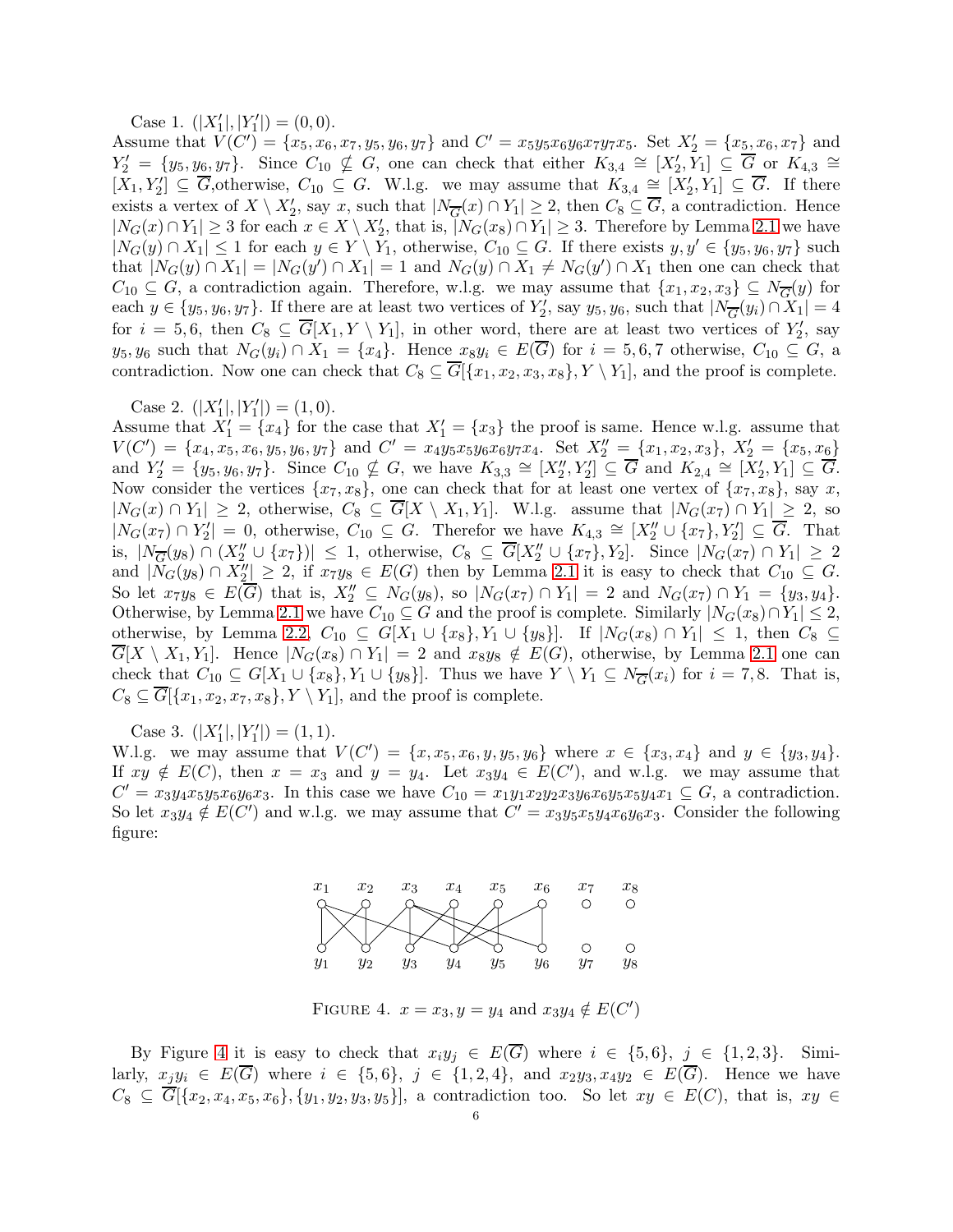${x_3y_3, y_3x_4, x_4y_4}.$  In this case the proof is same as case that  $x = x_3$  and  $y = y_4$  where  $x_3y_4 \in E(C')$ , a contradiction again.

Case 4.  $(|X'_1|, |Y'_1|)$  $\binom{7}{1} = (2,0).$ 

W.l.g. let  $V(C') = \{x_3, x_4, x_5, y_5, y_6, y_7\}$  and  $C' = x_3y_5x_4y_6x_5y_7x_3$ . In this case we have  $C_{10} =$  $x_1y_1x_2y_2x_3y_7x_5y_6x_4y_4x_1 \subseteq G$  which is a contradiction.

Case 5.  $(|X'_1|, |Y'_1|)$  $\binom{7}{1} = (2,1).$ 

W.l.g. we may assume that  $V(C') = \{x_3, x_4, x_5, y, y_5, y_6\}$  where  $y \in \{y_3, y_4\}$ . In this case by considering the edges of C', in any case, it is easy to check that  $C_{10} \subseteq G$ , unless for the case that  $y = y_4$ , where  $x_3y_4 \in E(\overline{G})$ . W.l.g. assume that  $C' = x_4y_4x_5y_5x_3y_6x_4$ . Consider the following figure:



<span id="page-6-0"></span>FIGURE 5.  $x_3, x_4 \in X'_1, y_4 \in Y'_1$  $T_1'$  and  $x_3y_4 \notin E(C')$ 

By Figure [5](#page-6-0) it is easy to check that:

$$
\{x_1y_3, x_1y_5, x_1y_6, x_2y_3, x_2y_5, x_2y_6, x_4y_5, x_5y_2, x_5y_3, x_5y_6\} \subseteq E(G)
$$

Otherwise,  $C_{10} \subseteq G$ . Consider  $x_4y_2$ , if  $x_4y_2 \in E(\overline{G})$ , then we have  $C_8 = x_1y_3x_5y_2x_4y_5x_2y_6x_1 \subseteq \overline{G}$ , a contradiction. Hence assume that  $x_4y_2 \in E(G)$ , therefore  $C_{10} = x_1y_1x_2y_2x_4y_6x_3y_5x_5y_4x_1 \subseteq G$ , a contradiction again.

Case 6.  $(|X'_1|, |Y'_1|)$  $\binom{7}{1} = (2, 2).$ 

W.l.g. we may assume that  $V(C') = \{x_3, x_4, x_5, y_3, y_4, y_5\}$ . If  $x_5y_5 \notin E(C')$ , then we have  $x_5y_j, y_5x_j \in E(C')$  for  $j=3,4$ , thus by Lemma [2.1](#page-1-0) we have  $C_{10} \subseteq G$ , a contradiction. Now let  $x_5y_5 \in E(C')$ , if  $x_4y_5 \in E(C')$ , then by Lemma [2.1](#page-1-0) the proof is same. So let  $x_4y_5 \notin E(C')$ , therefor, we have  $x_3y_5 \in E(C')$ . If  $x_5y_3 \in E(C')$ , then the proof is same. Hence  $C' = x_3y_3x_4y_4x_5y_5x_3 \subseteq G$ . Since  $C_{10} \nsubseteq G$ , and by Figure [6](#page-6-1) it is easy to check that:

 ${x_1y_3, x_1y_5, x_2y_3, x_2y_5, x_4y_1, x_4y_2, x_4y_5, x_5y_1, x_5y_2, x_5y_3} \subseteq E(\overline{G}).$ 



<span id="page-6-1"></span>FIGURE 6.  $(|X'_1|, |Y'_1|)$  $T_1'|$  =  $(2,2)$  and  $x_4y_5, x_5y_3 \in E(G)$ 

Now we have the following claim: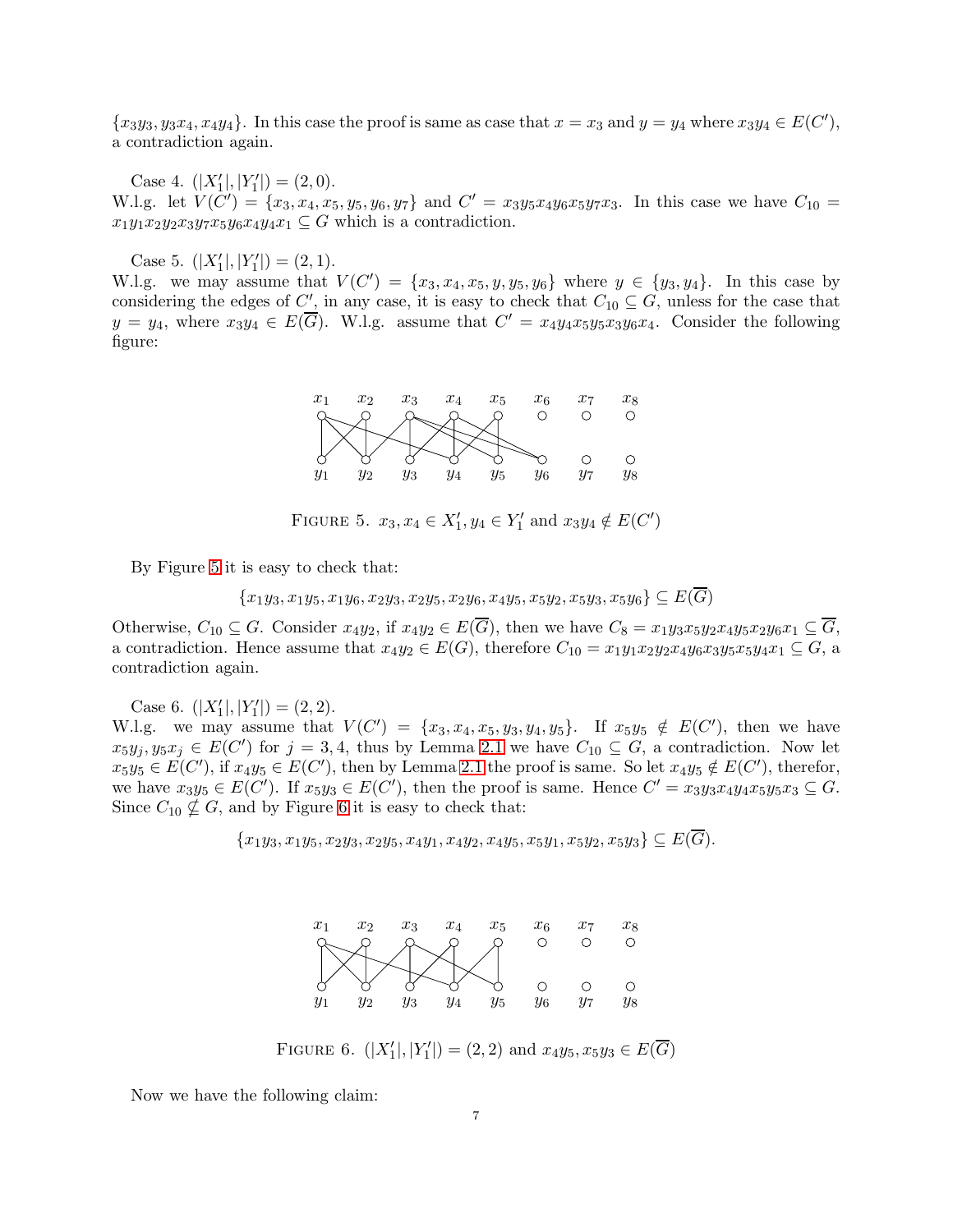Claim 4.  $|N_G(x_5) \cap \{y_6, y_7, y_8\}| = 0.$ 

*Proof of Claim.* By contradiction we may assume that  $|N_G(x_5) \cap \{y_6, y_7, y_8\}| \neq 0$ , say  $x_5y_6 \in E(G)$ . In this case we have  $\{x_1, x_2, x_4\} \subseteq N_{\overline{G}}(y_6)$ , otherwise,  $C_{10} \subseteq G$  which is a contradiction. Now, since  $\{x_1, x_2, x_4\} \subseteq N_{\overline{G}}(y_6)$ , one can check that  $C_8 = y_6x_4y_1x_5y_3x_1y_5x_2y_6 \subseteq G$ , a contradiction again. Hence the assumption does not hold and the claim follows.

Therefor by Claim 4 we have  $\{y_6, y_7, y_8\} \subseteq N_{\overline{G}}(x_5)$ , and we have the following claim:

## **Claim 5.**  $\{x_1, x_2\} \subseteq N_G(y_i)$  for  $i = 6, 7, 8$ .

*Proof of Claim.* By contradiction, let there is at least one edge between  $\{x_1, x_2\}$  and  $\{y_6, y_7, y_8\}$  in  $\overline{G}$ , say  $x_1y_6 \in E(\overline{G})$ . Hence  $C_8 = x_1y_3x_2y_5x_4y_1x_5y_6x_1 \subseteq \overline{G}$ , a contradiction.

Now by Lemma [2.1](#page-1-0) and Claim 4, for each  $i = 6, 7, 8, x_4y_i \in E(\overline{G})$ , otherwise,  $C_{10} \subseteq G$ , a contradiction. If there exist a vertex of  $\{x_6, x_7, x_8\}$ , say x, such that  $|N_{\overline{G}}(x) \cap \{y_6, y_7, y_8\}| \ge 2$ , then we have  $C_8 \subseteq \overline{G}$ , a contradiction too. Hence, for each  $i = 6, 7, 8$ , we have  $|N_G(x) \cap \{y_6, y_7, y_8\}| \geq 2$ . Assume that  $x_6y_6, x_6y_7 \in E(G)$ , therefore it is easy to check that  $C_{10} \subseteq G[X_1 \cup \{x_6\}, Y_1 \setminus \{y_1\} \cup \{y_6, y_7\}],$ a contradiction again.

Now by cases  $1, 2, \ldots, 6$  the proof is complete and theorem holds.

In the following theorem, we determine the exact value of the bipartite Ramsey number of  $BR(C_8, C_{2n})$  for  $n \geq 5$ .

# <span id="page-7-0"></span>**Theorem 3.6.**  $BR(C_8, C_{2n}) = n + 3$  *for each*  $n > 5$ *.*

*Proof.* The lower bound holds by Theorem [3.1.](#page-2-2) We use induction to prove the upper bound. For the base step of the induction, theorem holds by Theorem [3.5.](#page-4-0) Suppose that  $n \geq 6$  and  $BR(C_8, C_{2n'}) = n' + 3$  for each  $n' < n$ . We will show that  $BR(C_8, C_{2n}) \leq n + 3$ . To complete the proof, by contrary suppose that  $BR(C_8, C_{2n}) > n+3$ , that is, there exists a subgraph of  $K_{t,t}$ , say  $G$ , such that neither  $C_{2n} \subseteq G$  nor  $C_8 \subseteq \overline{G}$ , where  $t = n+3$ . Since  $BR(C_8, C_{2(n-1)}) = n+2$  and  $C_8 \nsubseteq \overline{G}$ , G has a subgraph  $C \cong C_{2(n-1)}$ . Let  $(X, Y)$  be a bipartition of  $K_{t,t}$  where  $X = \{x_1, x_2, \ldots, x_t\}$  and  $Y = \{y_1, y_2, \ldots, y_t\}$ . Set  $X_1 = V(C) \cap X$  and  $Y_1 = V(C) \cap Y$ . W.l.g. we may assume that  $X_1 =$  ${x_1, x_2, \ldots x_{n-2}, x_{n-1}}, Y_1 = {y_1, y_2, \ldots, y_{n-2}, y_{n-1}}$  and  $C = x_1y_1x_2y_2 \ldots x_{n-2}y_{n-2}x_{n-1}y_{n-1}x_1$ . Since  $C_8 \nsubseteq \overline{G}$ , other than  $E(C)$  there is at least one edge between  $X_1$  and  $Y_1$  in G. Now we have the following cases.

Case 1. There exists at least one  $i \in \{1, 2, \ldots, n-1\}$ , where  $x_i y_{i+1} \in E(G)$  or  $x_{i+2} y_i \in E(G)$ . W.l.g. assume that  $x_1y_2 \in E(G)$ , for other cases the proof is same. Set  $X_2 = \{x_{n-2}, x_{n-1}, \ldots, x_{n+3}\},\$  $Y_2 = \{y_{n-2}, y_{n-1}, \ldots, y_{n+3}\}, \quad X'' = \{x_1, x_2, x_{n-2}, x_{n-1}\} \quad \text{and} \quad Y'' = \{y_1, y_2, y_{n-2}, y_{n-1}\}.$  Since  $BR(C_6, C_8) = 6$ ,  $|X_2| = |Y_2| = 6$  and  $C_8 \nsubseteq \overline{G}$ ,  $G[X_2, Y_2]$  has a subgraph  $C' \cong C_6$ . Let  $X'_1 = V(C') \cap X_1$  and  $Y'_1 = V(C') \cap Y_1$ . Now consider the  $(|X'_1|, |Y'_1|)$  $( |X'_1|, |Y'_1| )$ , we note that  $(|X'_1|, |Y'_1| )$  $\binom{7}{1}$  =  $(|\dot{Y}_1'|$  $\mathbb{E}_{1}^{'}|,|X_{1}^{'}|,$  hence we have  $(|X_{1}^{'}|,|Y_{1}^{'}|)$  $\{1}'_{1}$   $\} \in \{ (0,0), (1,0), (2,0), (1,1), (2,1), (2,2) \}.$  Now we have the following subcases:

Subcase 1-1.  $(|X'_1|, |Y'_1|)$  $\binom{7}{1} = (0,0).$ 

W.l.g. assume that  $V(C') = \{x_n, x_{n+1}, x_{n+2}, y_n, y_{n+1}, y_{n+2}\}$  and  $C' = x_n y_n x_{n+1} y_{n+1} x_{n+2} y_{n+2} x_n$ . Set  $X'_2 = \{x_n, x_{n+1}, x_{n+2}\}, Y'_2 = \{y_n, y_{n+1}, y_{n+2}\}.$  Since  $C_{2n} \nsubseteq G$ , one can check that either  $K_{3,4} \cong [X'_2, Y''] \subseteq \overline{G}$  or  $K_{4,3} \cong [X'', Y'_2] \subseteq \overline{G}$ . Otherwise,  $C_{2n} \subseteq G$ . Now w.l.g. let  $K_{3,4} \cong$  $[X'_2, Y''] \subseteq \overline{G}$ . So for each  $x \in X \setminus X'_2$ ,  $|N_{\overline{G}}(x) \cap Y''| \le 1$ , otherwise,  $C_8 \subseteq \overline{G}$  which is a contradiction. That is,  $|N_G(x) \cap Y''| \geq 3$  for each  $x \in X''$  and  $|N_G(x_{n+3}) \cap Y''| \geq 3$ . Hence by Lemma [2.1](#page-1-0) we have  $|N_G(y)| \cap X''| \leq 1$  for each  $y \in Y \setminus Y_1$ , otherwise, we have  $C_{2n} \subseteq G$ , a contradiction. If there exists  $y, y' \in \{y_n, y_{n+1}, y_{n+2}\}$  such that  $|N_G(y) \cap X''| = |N_G(y') \cap X''| = 1$ and  $N_G(y) \cap X'' \neq N_G(y') \cap X''$  then one can check that  $C_{2n} \subseteq G$ , a contradiction too. W.l.g. we may assume that  $\{x_1, x_2, x_{n-2}\} \subseteq N_{\overline{G}}(y)$  for each  $y \in \{y_n, y_{n+1}, y_{n+2}\}$ . If there are at least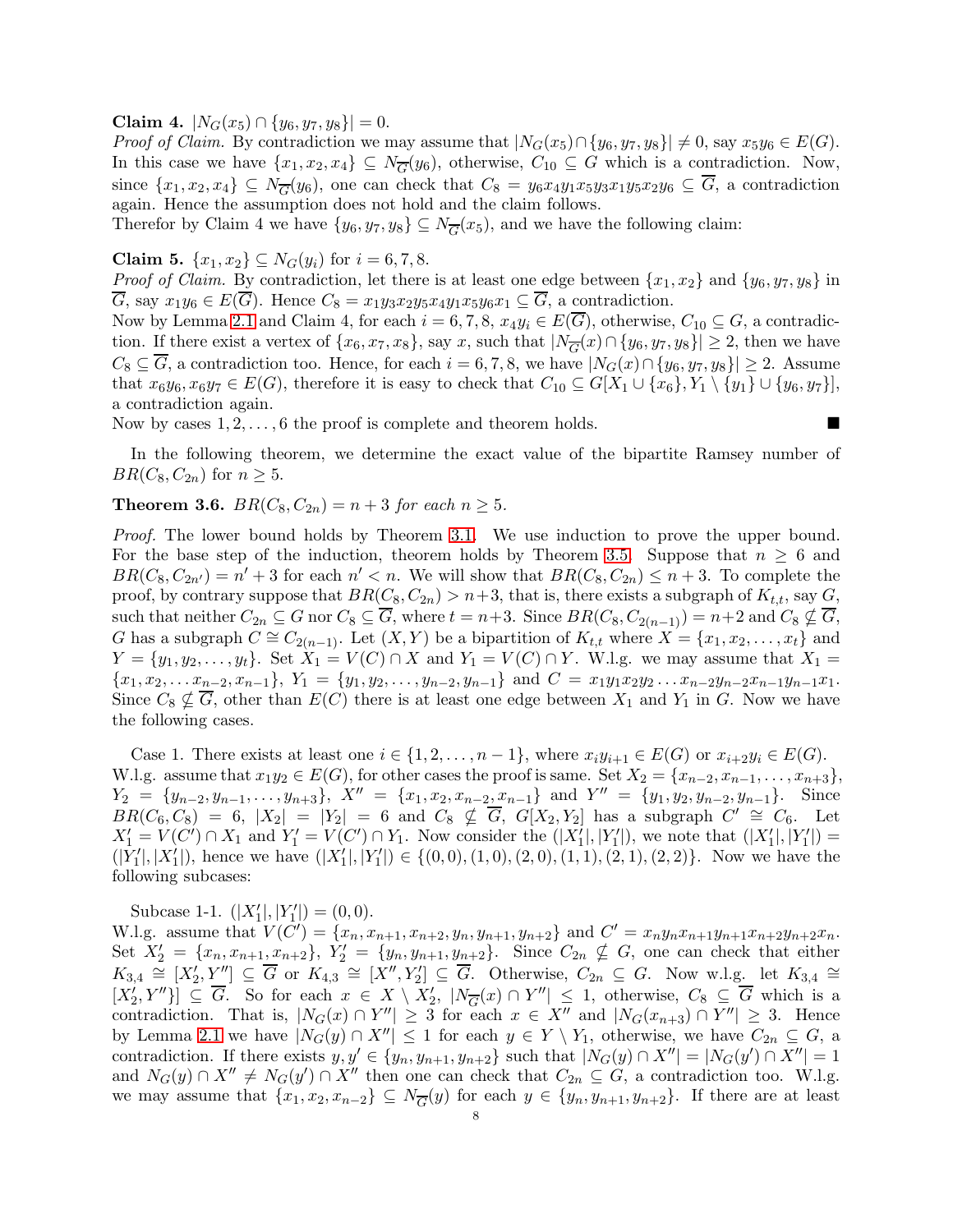two vertices of  $\{y_n, y_{n+1}, y_{n+2}\}$ , say  $y_n, y_{n+1}$ , such that  $|N_{\overline{G}}(y_i) \cap X''| = 4$  for  $i = n, n + 1$ , then  $C_8 \subseteq \overline{G}[X'', Y \setminus Y_1]$ , in other word, there is at least two vertices of  $\{y_n, y_{n+1}, y_{n+2}\}$ , say  $y_n, y_{n+1}$ such that  $N_G(y_i) \cap X'' = \{x_{n-1}\}\.$  Therefore  $x_{n+3}y_i \in E(\overline{G})$  for  $i = n, n+1$  otherwise,  $C_{2n} \subseteq G$ , a contradiction again. Now one can check that  $C_8 \subseteq \overline{G}[\{x_1, x_2, x_{n-1}, x_{n+3}\}, Y \setminus Y_1]$  and the proof is complete.

Subcase 1-2.  $(|X'_1|, |Y'_1|)$  $\binom{7}{1} = (1,0).$ 

W.l.g. assume that  $V(C') = \{x_{n-1}, x_n, x_{n+1}, y_n, y_{n+1}, y_{n+2}\}$  and  $C' = x_{n-1}y_nx_ny_{n+1}x_{n+1}y_{n+2}x_{n-1}$ . Set  $X''_2 = \{x_1, x_2, x_{n-2}\},\ X'_2 = \{x_n, x_{n+1}\}\$  and  $Y'_2 = \{y_n, y_{n+1}, y_{n+2}\}.$  Since  $C_{2n} \nsubseteq G$ , we have  $K_{3,3} \cong [X''_2, Y'_2] \subseteq \overline{G}$  and  $K_{2,4} \cong [X'_2, Y''] \subseteq \overline{G}$ . Now consider the vertices  $\{x_{n+2}, x_{n+3}\},$ one can check that  $|N_G(x) \cap Y''| \geq 2$  for at least one  $x \in \{x_{n+2}, x_{n+3}\}$ , otherwise, we have  $C_8 \subseteq \overline{G}[\{x_n, x_{n+1}, x_{n+2}, x_{n+3}\}, Y'']$ . W.l.g. we may assume that  $|N_G(x_{n+2}) \cap Y''| \geq 2$ , hence we have  $|N_G(x_{n+2}) \cap Y'_2|$  $C_{2n} \subseteq G$ . Therefor  $K_{4,3} \cong [X_2'' \cup \{x_{n+2}\}, Y_2'] \subseteq$  $\overline{G}$ , so  $|N_{\overline{G}}(y_{n+3}) \cap (X_2'' \cup \{x_{n+2}\})| \leq 1$ , otherwise,  $C_8 \subseteq \overline{G}[X_2'' \cup \{x_{n+2}\}, Y_2' \cup \{y_{n+3}\}]$ . Since  $|N_G(x_{n+2}) \cap Y''| \geq 2$  and  $|N_G(y_{n+3}) \cap X''_2| \geq 2$ , if  $x_{n+2}y_{n+3} \in E(G)$  then by Lemma [2.1](#page-1-0) we have  $C_{2n} \subseteq G$ . Hence  $x_{n+2}y_{n+3} \in E(\overline{G})$  that is,  $X''_2 \subseteq N_G(y_{n+3})$ . Thus  $|N_G(x_{n+2}) \cap Y''| = 2$  and  $N_G(x_{n+2}) \cap Y'' = \{y_{n-2}, y_{n-1}\}\,$ , otherwise, by Lemma [2.1](#page-1-0) we have  $C_{2n} \subseteq G$  and the proof is complete. Similarly  $|N_G(x_{n+3}) \cap Y''| \leq 2$ , otherwise, by Lemma [2.1,](#page-1-0)  $C_{2n} \subseteq G[X_1 \cup \{x_{n+3}\}, Y_1 \cup \{y_{n+3}\}]$ . If  $|N_G(x_{n+3}) \cap Y''| \leq 1$ , then  $C_8 \subseteq \overline{G}[X \setminus X_1, Y'']$ . So  $|N_G(x_{n+3}) \cap Y''| = 2$  and  $x_{n+3}y_{n+3} \notin E(G)$ otherwise, by Lemma [2.1](#page-1-0) it is easy to check that  $C_{2n} \subseteq G[X_1 \cup \{x_{n+3}\}, Y_1 \cup \{y_{n+3}\}]$ . Thus we have  $Y \setminus Y_1 \subseteq N_{\overline{G}}(x_i)$  for  $i = n + 2, n + 3$  that is, we have  $C_8 \subseteq G[\{x_1, x_2, x_{n+2}, x_{n+3}\}, Y \setminus Y_1]$ , and the proof is complete.

Subcase 1-3.  $(|X'_1|, |Y'_1|)$  $\binom{7}{1} = (1,1).$ 

W.l.g. assume that  $V(C') = \{x, x_n, x_{n+1}, y, y_n, y_{n+1}\}$  where  $x \in \{x_{n-2}, x_{n-1}\}$  and  $y \in \{y_{n-2}, y_{n-1}\}.$ If  $xy \notin E(C)$ , then  $x = x_{n-2}$  and  $y = y_{n-1}$ . Let  $x_{n-2}y_{n-1} \in E(C')$  and assume that  $C' =$  $x_{n-2}y_{n-1}x_ny_nx_{n+1}y_{n+1}x_{n-2}$ . In this case we have  $C_{2n} = x_1y_1x_2y_2...x_{n-2}y_{n+1}x_{n+1}y_nx_ny_{n-1}x_1 \subseteq$  $G$ , a contradiction. Assume that  $x_{n-2}y_{n-1} \notin E(C')$  and w.l.g. let  $C' = x_{n-2}y_nx_ny_{n-1}x_{n+1}y_{n+1}x_{n-2}$ . By considering Figure [7](#page-8-0) it is easy to check that:

$$
\{x_2y_{n-2}, x_2y_n, x_{n-1}y_n, x_{n-1}y_{n+1}, x_ny_{n-3}, x_ny_{n+1}, x_{n+1}y_{n-2}, x_{n+1}y_{n-1}\} \subseteq E(G)
$$

Therefore one can check that  $C_8 = x_2y_nx_{n-1}y_{n+1}x_ny_{n-3}x_{n+1}y_{n-2}x_2 \subseteq \overline{G}$ , a contradiction again. So, assume that  $xy \in \{x_{n-2}y_{n-2}, x_{n-1}y_{n-2}, x_{n-1}y_{n-1}\}$  that is,  $xy \in E(C)$ . Hence the proof is same as the case that  $x = x_{n-1}, y = y_{n-1}$  where  $xy \in E(C')$ , now we can check that  $C_{2n} \subseteq G$ , a contradiction.



<span id="page-8-0"></span>FIGURE 7.  $(|X'_1|, |Y'_1|)$  $\binom{1}{1} = (1,1)$  and  $x_{n-2}y_{n-1} \notin E(C')$ 

Subcase 1-4.  $(|X'_1|, |Y'_1|)$  $\binom{7}{1} = (2,0).$ Assume that  $V(C') = \{x_{n-2}, x_{n-1}, x_n, y_n, y_{n+1}, y_{n+2}\}$  and  $C' = x_{n-2}y_nx_{n-1}y_{n+1}x_ny_{n+2}x_{n-2}$ . In this case we have:

$$
C_{2n} = x_1y_1 \dots y_{n-3}x_{n-2}y_{n+2}x_ny_{n+1}x_{n-1}y_{n-1}x_1 \subseteq G
$$

Which is a contradiction.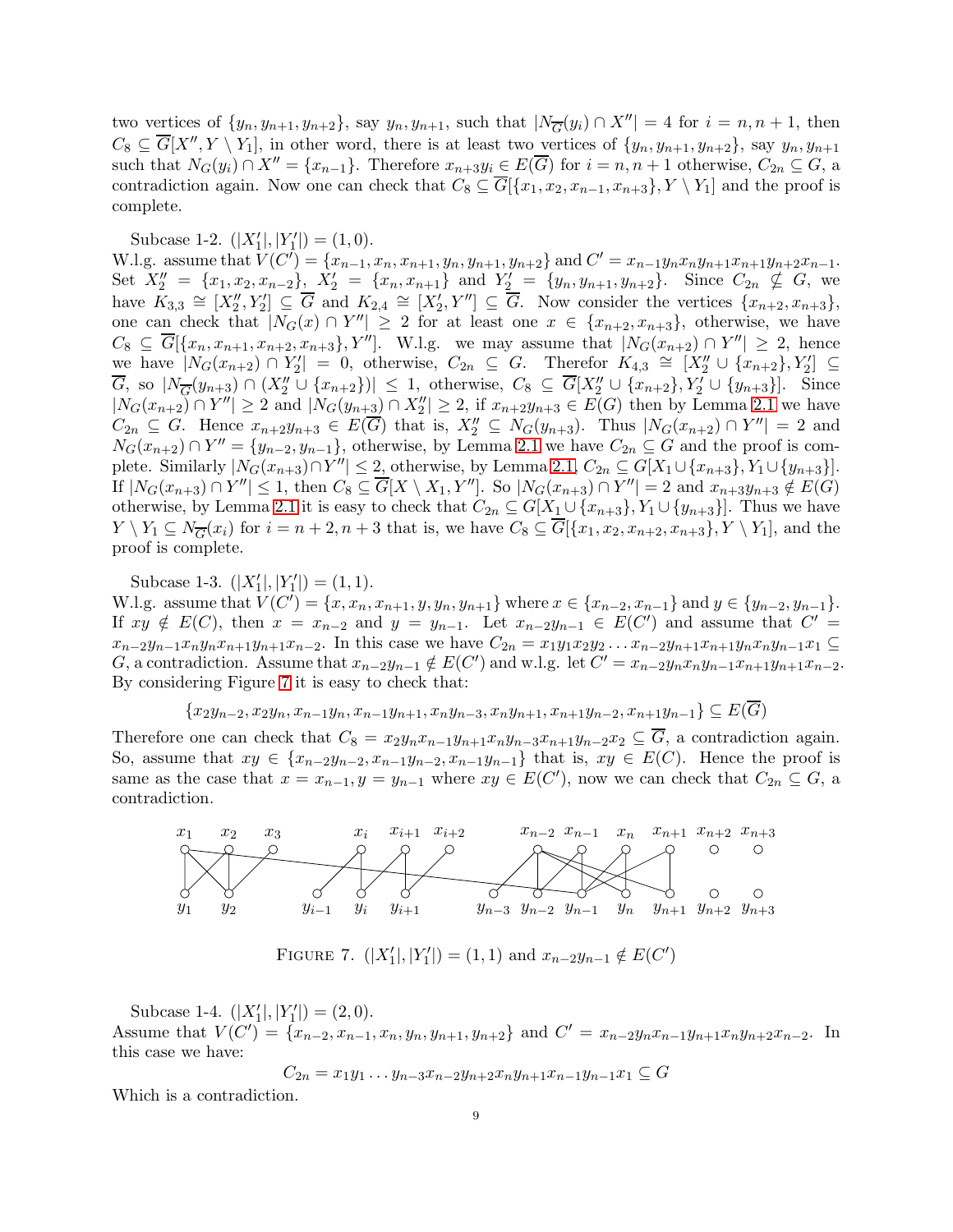Subcase 1-5.  $(|X'_1|, |Y'_1|)$  $\binom{7}{1} = (2,1).$ 

W.l.g. we may assume that  $V(C') = \{x_{n-2}, x_{n-1}, x_n, y, y_n, y_{n+1}\}$  where  $y \in \{y_{n-2}, y_{n-1}\}$ . In this case by considering the edges of  $C'$  and by Lemma [2.1](#page-1-0) in any case, it is easy to check that  $C_{2n} \subseteq G$ , unless for the case that  $y = y_{n-1}$  and  $x_{n-2}y_{n-1} \in E(\overline{G})$ . W.l.g. we may assume that  $C' = x_{n-1}y_{n-1}x_ny_nx_{n-2}y_{n+1}x_{n-1}$ . Consider the Figure [8.](#page-9-0)



<span id="page-9-0"></span>FIGURE 8.  $(|X'_1|, |Y'_1|)$  $X'_1$ |) = (2, 1),  $y = y_{n-1}$  and  $x_{n-2}y_{n-1} \in E(G)$ 

By Figure [8](#page-9-0) it is easy to check that:

 ${x_1y_{n-2}, x_1y_n, x_1y_{n+1}, x_2y_{n-2}, x_2y_n, x_2y_{n+1}, x_{n-1}y_n, x_ny_{n-3}, x_ny_{n-2}, x_ny_{n+1}} \subseteq E(\overline{G})$ 

Otherwise, we have  $C_{2n} \subseteq G$ . Now consider  $x_{n-1}y_{n-3}$ . If  $x_{n-1}y_{n-3} \in E(\overline{G})$ , then we have  $C_8 = x_1y_{n-2}x_ny_{n-3}x_{n-1}y_nx_2y_{n+1}x_1 \subseteq \overline{G}$ , a contradiction. Hence assume that  $x_{n-1}y_{n-3} \in E(G)$ , therefore we have  $C_{2n} = x_1y_{n-1}x_ny_nx_{n-2}y_{n-2}x_{n-1}y_{n-3}x_{n-3}y_{n-4}...x_3y_2x_2y_1x_1 \subseteq G$ , a contradiction again.

Subcase 1-6.  $(|X'_1|, |Y'_1|)$  $\binom{7}{1} = (2, 2).$ 

W.l.g. we may assume that  $V(C') = \{x_{n-2}, x_{n-1}, x_n, y_{n-2}, y_{n-1}, y_n\}$ . If  $x_n y_n \notin E(C')$ , then  $x_n y_j, y_n x_j \in E(C')$  for  $j \in \{n-2, n-1\}$ , and by Lemma [2.1](#page-1-0) we have  $C_{2n} \subseteq G$ . Hence assume that  $x_ny_n \in E(C')$ , if  $x_{n-1}y_n \in E(C')$  or  $x_ny_{n-2} \in E(C')$ , then by Lemma [2.1](#page-1-0) the proof is same. Therefore  $C' = x_{n-2}y_{n-2}x_{n-1}y_{n-1}x_ny_nx_{n-2} \subseteq G$ . Since  $C_{2n} \nsubseteq G$ , by Figure [9](#page-10-0) one can check that:

 ${x_1y_{n-2}, x_1y_n, x_2y_{n-2}, x_2y_n, x_{n-1}y_{n-3}, x_{n-1}y_n, x_ny_{n-3}, x_ny_{n-2}} \subseteq E(\overline{G})$ 

Now we have the following claim:

Claim 6.  $|N_G(x_n) \cap \{y_{n+1}, y_{n+2}, y_{n+3}\}| = 0.$ 

*Proof of the Claim.* By contradiction assume that  $|N_G(x_n) \cap \{y_{n+1}, y_{n+2}, y_{n+3}\}| \neq 0$ , say  $x_n y_{n+1} \in$  $E(G)$ , hence  $\{x_1, x_{n-1}\} \subseteq N_{\overline{G}}(y_{n+1})$ , otherwise,  $C_{2n} \subseteq G[X_1 \cup \{x_n\}, Y_1 \cup \{y_{n+1}\}]$  which is a contradiction. Since  $\{x_1, x_{n-1}\} \subseteq N_{\overline{G}}(y_{n+1})$ , we have  $C_8 = x_1y_nx_2y_{n-2}x_ny_{n-3}x_{n-1}y_{n+1}x_1 \subseteq G$ , a contradiction again. So the assumption does not hold and the claim holds.

Therefor by Claim 6,  $\{y_{n+1}, y_{n+2}, y_{n+3}\} \subseteq N_{\overline{G}}(x_n)$ . Now we have the following claim:

Claim 7.  $\{x_1, x_2\}$  ⊆  $N_G(y_i)$  for  $i \in \{n+1, n+2, n+3\}$ .

*Proof of the Claim.* By contradiction we may assume that  $x_1y_{n+1} \in E(\overline{G})$  (for other cases the proof is same). Therefore  $C_8 = y_{n+1}x_1y_{n-2}x_2y_nx_{n-1}y_{n-3}x_ny_{n+1} \subseteq \overline{G}$ , a contradiction.

Now by Lemma [2.1](#page-1-0) and by Claim 7 for  $i \in \{n+1, n+2, n+3\}$  we have  $\{x_{n-1}y_i, x_{n-1}y_1, x_ny_1\} \subseteq$  $E(\overline{G})$ , otherwise,  $C_{2n} \subseteq G$ , a contradiction. If there exist a vertex of  $\{x_{n+1}, x_{n+2}, x_{n+3}\}$ , say x, such that  $|N_{\overline{G}}(x) \cap \{y_{n+1}, y_{n+2}, y_{n+3}\}| \geq 2$ , then  $C_8 \subseteq G$ , a contradiction too. Hence, for each  $i \in \{n+1, n+2, n+3\}$ , we have  $|N_G(x) \cap \{y_{n+1}, y_{n+2}, y_{n+3}\}| \geq 2$ . W.l.g. we may assume that  $x_{n+1}y_n, x_{n+1}y_{n+1} \in E(G)$ , therefore one can check that  $C_{2n} \subseteq G[X_1 \cup \{x_{n+1}\}, (Y_1 \setminus \{y_1\}) \cup$  $\{y_n, y_{n+1}\}\,$ , which is a contradiction.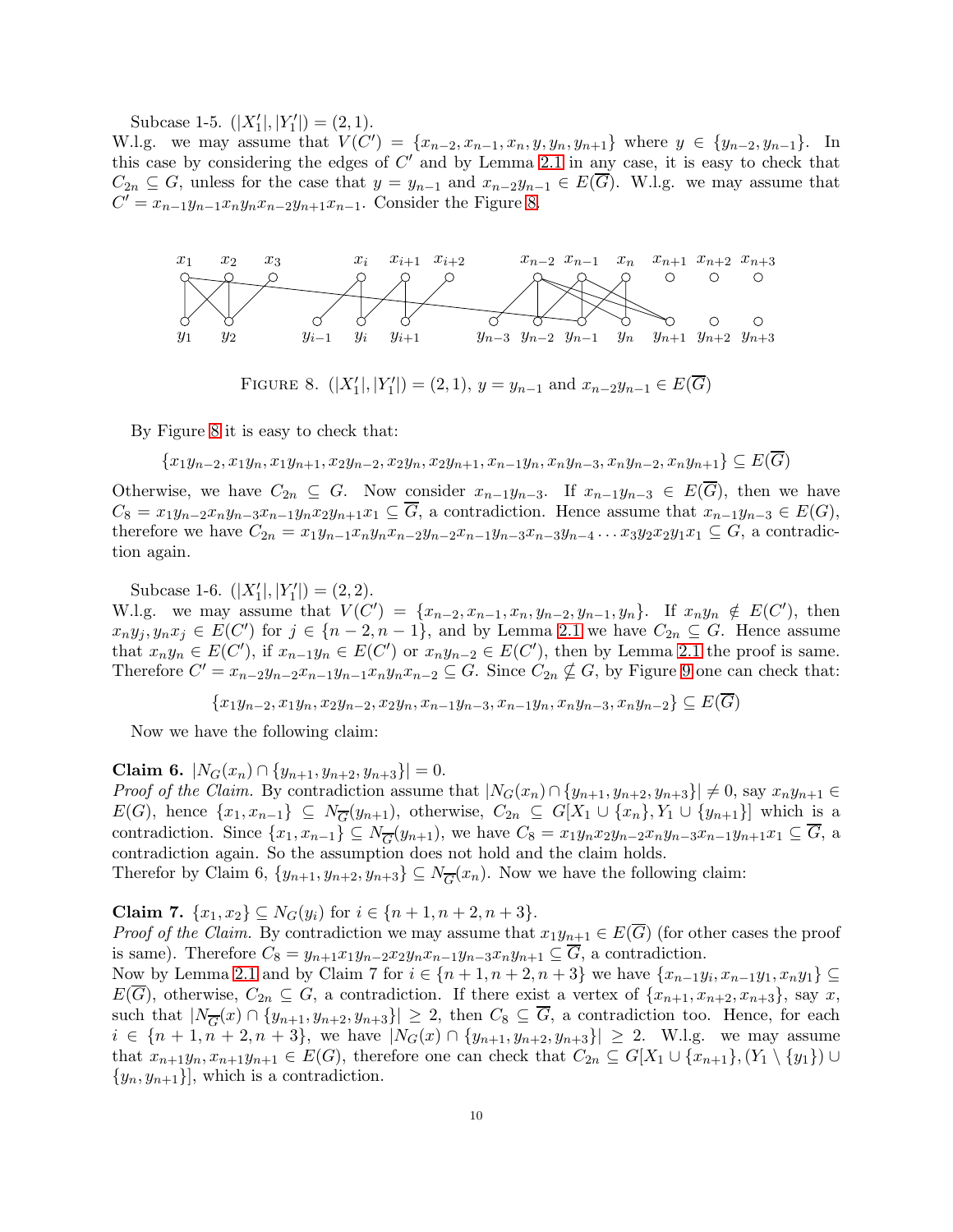

<span id="page-10-0"></span>FIGURE 9.  $(|X'_1|, |Y'_1|)$  $\mathcal{L}'_1$ |) = (2, 2),  $x_n y_n \in E(C')$ 

Case 2. For each  $i \in \{1, 2, ..., n-1\}, x_i y_{i+1}, x_{i+2} y_i \in E(\overline{G}).$ Set  $X_2 = \{x_{n-2}, x_{n-1}, \ldots, x_{n+3}\}\$  and  $Y_2 = \{y_{n-2}, y_{n-1}, \ldots, y_{n+3}\}\$ . Since  $BR(C_6, C_8) = 6$ ,  $|X_2|$  $|Y_2| = 6$  and  $C_8 \nsubseteq \overline{G}$ ,  $G[X_2, Y_2]$  has a subgraph  $C' \cong C_6$ . Let  $X'_1 = V(C') \cap X_1$  and  $Y'_1 = V(C') \cap Y_1$ . As same as case 1 we have the following subcases:

Subcase 2-1.  $(|X'_1|, |Y'_1|)$  $\binom{7}{1} = (0,0).$ 

W.l.g. assume that  $V(C') = \{x_n, x_{n+1}, x_{n+2}, y_n, y_{n+1}, y_{n+2}\}$  and  $C' = x_n y_n x_{n+1} y_{n+1} x_{n+2} y_{n+2} x_n$ . Set  $X''_2 = \{x_n, x_{n+1}, x_{n+2}\}, Y''_2 = \{y_n, y_{n+1}, y_{n+2}\}.$  Since  $C_8 \nsubseteq \overline{G}$ , there is at least one edge between  $X'_2$  and  $Y''_2$  $\overline{Y''_2}$  or there is at least one edge between  $X''_2$  and  $\overline{Y'_2}$  $Z'$ . W.l.g. assume that  $x_n y_{n-1} \in E(G)$ , for other cases the proof is same. Hence we have  $K_{3,2} \cong [\{x_{n-3}, x_{n-2}, x_{n-1}\}, \{y_n, y_{n+1}\}] \subseteq \overline{G}$ . Similarly we have  $y_1x_{n+1}, y_1x_{n+2}, y_{n-2}x_{n+1}, y_{n-2}x_{n+2} \in E(\overline{G})$ . Therefore we have  $C_8 = \subseteq \overline{G}$ , a contradiction.

Subcase 2-2.  $(|X'_1|, |Y'_1|)$  $\binom{7}{1} = (1,0).$ 

Assume that  $V(C') = \{x_{n-1}, x_n, x_{n+1}, y_n, y_{n+1}, y_{n+2}\}$  and  $C' = x_{n-1}y_nx_ny_{n+1}x_{n+1}y_{n+2}x_{n-1} \subseteq G$ . Now one can check that  $K_{2,4} \cong [{x_n,x_{n+1}}, {y_1,y_{n-3},y_{n-2},y_{n-1}}] \subseteq \overline{G}$  and  $x_{n-3}y_n,x_{n-3}y_{n+2} \in$  $E(\overline{G})$ , otherwise, we have  $C_{2n} \subseteq G$ , a contradiction. Since  $x_{n-4}y_{n-3}, x_{n-3}y_{n-2}, x_{n-2}y_{n-1} \in E(\overline{G})$ , if  $x_{n-2}y_n$  or  $x_{n-2}y_{n+2}$  belong to  $E(G)$ , then we have  $C_8 \subseteq G$ . Hence assume that  $x_{n-2}y_n, x_{n-2}y_{n+2} \in$  $E(G)$ , therefore  $x_{n-4}y_n \in E(\overline{G})$ , otherwise,  $C_{2n} \subseteq G$ . So  $C_8 = y_1x_{n+1}y_{n-2}x_{n-3}y_nx_{n-4}y_{n-3}x_ny_1 \subseteq$  $\overline{G}$ , a contradiction too.

Subcase 2-3.  $(|X'_1|, |Y'_1|)$  $\binom{7}{1} = (2,0).$ In this case the proof is same as subcase 1-4.

Subcase 2-4.  $(|X'_1|, |Y'_1|)$  $\binom{7}{1} = (1,1).$ 

W.l.g. assume that  $V(C') = \{x, x_n, x_{n+1}, y, y_n, y_{n+1}\},\$  where  $x \in \{x_{n-2}, x_{n-1}\}\$  and  $y \in \{y_{n-2}, y_{n-1}\}.$ If  $xy \notin E(C)$ , then  $x = x_{n-2}$  and  $y = y_{n-1}$ . Let  $x_{n-2}y_{n-1} \in E(C')$  and assume that  $C' =$  $x_{n-2}y_{n-1}x_ny_nx_{n+1}y_{n+1}x_{n-2}$ . In this case we have  $C_{2n} = x_1y_1x_2y_2...x_{n-2}y_{n+1}x_{n+1}y_nx_ny_{n-1}x_1 \subseteq$  $G$ , a contradiction. Assume that  $x_{n-2}y_{n-1} \notin E(C')$  and w.l.g. let  $C' = x_{n-2}y_nx_ny_{n-1}x_{n+1}y_{n+1}x_{n-2}$ . Since  $C_{2n} \nsubseteq G$ , it is easy to check that:

$$
\{x_1y_n, x_1y_{n+1}, x_{n-1}y_n, x_{n-1}y_{n+1}, x_ny_{n-2}, x_ny_{n-3}, x_{n+1}y_{n-2}, x_{n+1}y_n, x_ny_{n+1}\} \subseteq E(G)
$$

Since  $x_{n-1}y_{n-3} \in E(\overline{G})$ , we have  $C_8 = x_1y_{n+1}x_{n-1}y_{n-3}x_ny_{n-2}x_{n+1}y_nx_1 \subseteq \overline{G}$ , a contradiction again. Therefore, assume that  $xy \in \{x_{n-2}y_{n-2}, x_{n-1}y_{n-2}, x_{n-1}y_{n-1}\}$  that is,  $xy \in E(C)$ . Hence the proof is same as the case that  $x = x_{n-1}$ ,  $y = y_{n-1}$  where  $xy \in E(C')$ , that is, we can check that  $C_{2n} \subseteq G$ , a contradiction.

Subcase 2-5.  $(|X'_1|, |Y'_1|)$  $\binom{7}{1} = (2,1).$ 

W.l.g. we may assume that  $V(C') = \{x_{n-2}, x_{n-1}, x_n, y, y_n, y_{n+1}\}$  where  $y \in \{y_{n-2}, y_{n-1}\}$ . In this case by considering the edges of  $C'$  and by Lemma [2.1](#page-1-0) in any case, it is easy to check that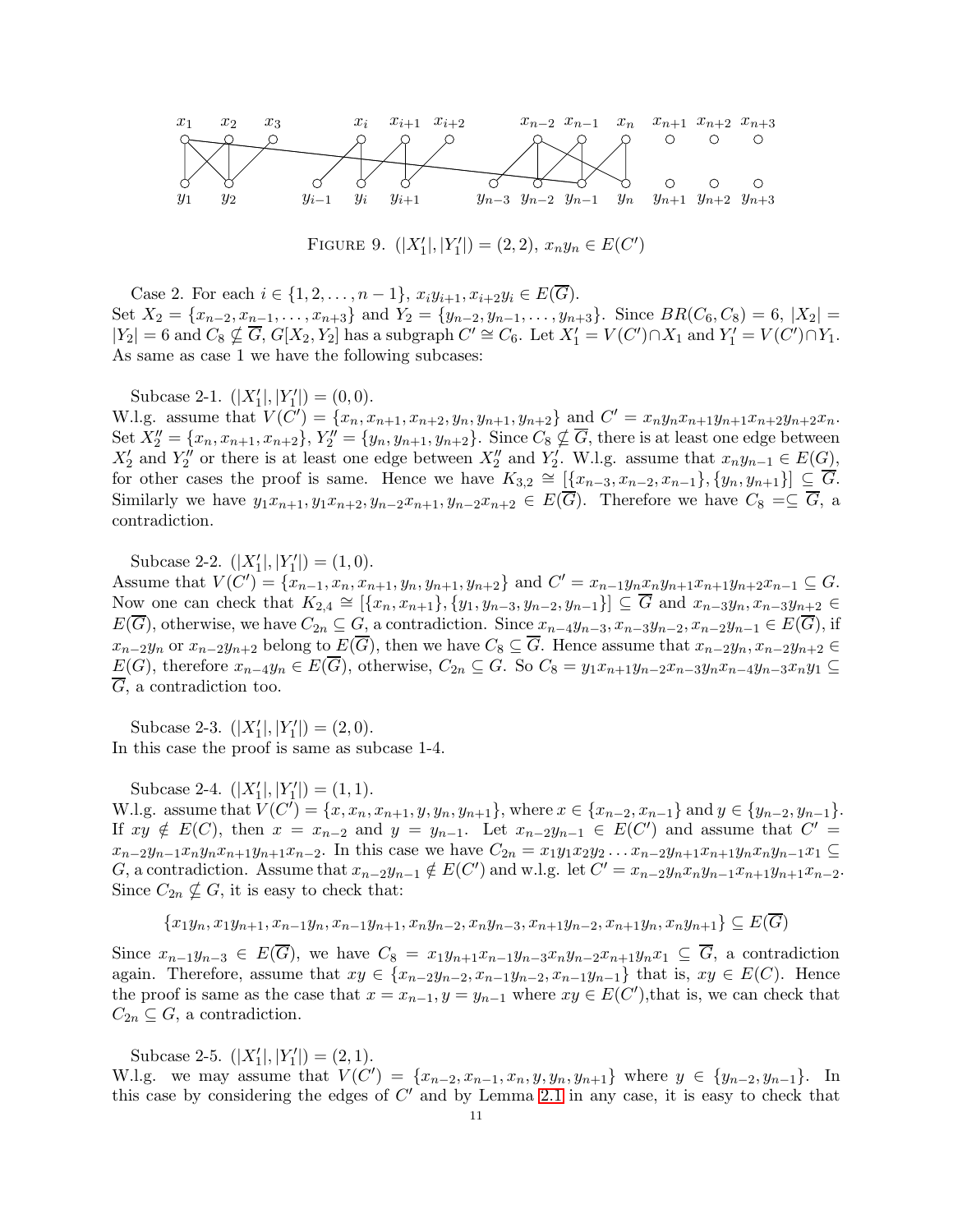$C_{2n} \subseteq G$ , unless for the case that  $y = y_{n-1}$  and  $x_{n-2}y_{n-1} \in E(\overline{G})$ . W.l.g. we may assume that  $C' = x_{n-1}y_{n-1}x_ny_nx_{n-2}y_{n+1}x_{n-1}$ . Now it is easy to check that:

 ${x_1y_{n-2}, x_1y_n, x_1y_{n+1}, x_2y_n, x_2y_{n+1}, x_{n-1}y_n, x_ny_{n-3}, x_ny_{n-2}, x_ny_{n+1}} \subseteq E(\overline{G})$ 

Otherwise,  $C_{2n} \subseteq G$ . Since  $x_{n-1}y_{n-3} \in E(\overline{G})$ , we have  $C_8 = x_1y_{n-2}x_ny_{n-3}x_{n-1}y_nx_2y_{n+1}x_1 \subseteq \overline{G}$ , a contradiction again.

Subcase 2-6.  $(|X'_1|, |Y'_1|)$  $\binom{7}{1} = (2, 2).$ 

W.l.g. we may assume that  $V(C') = \{x_{n-2}, x_{n-1}, x_n, y_{n-2}, y_{n-1}, y_n\}$ . If  $x_n y_n \notin E(C')$ , then  $x_n y_j, y_n x_j \in E(C')$  for  $j \in \{n-2, n-1\}$ , and by Lemma [2.1](#page-1-0) we have  $C_{2n} \subseteq G$ . Hence assume that  $x_ny_n \in E(C')$ , if  $x_{n-1}y_n \in E(C')$  or  $x_ny_{n-2} \in E(C')$ , then by Lemma [2.1](#page-1-0) the proof is same. Therefore  $C' = x_{n-2}y_{n-2}x_{n-1}y_{n-1}x_ny_nx_{n-2} \subseteq G$ . Since  $C_{2n} \nsubseteq G$ , one can check that:

$$
\{x_1y_{n-2}, x_1y_n, x_{n-1}y_{n-3}, x_{n-1}y_n, x_ny_{n-3}, x_ny_{n-2}\} \subseteq E(G)
$$

Set  $X_3 = \{x_{n+1}, x_{n+2}, x_{n+3}\}, Y_3 = \{y_{n+1}, y_{n+2}, y_{n+3}\},$  there exist at lest one vertex of  $X_3$  or Y<sub>3</sub>, say  $y_{n+1}$ , such that  $|N_{\overline{G}}(y_{n+1}) \cap X_3| \geq 2$ , otherwise, we have  $C_6 \subseteq G[X_3, Y_3]$  and the proof is same as subcase 2-1. Assume that  $x_{n+1}y_{n+1}, x_{n+3}y_{n+1} \in E(\overline{G})$ . Therefore, for each  $x \in \{x_{n+1}, x_{n+2}\},\$  we have  $|N_{\overline{G}}(x) \cap \{y_{n-3}, y_{n-2}, y_n\}| \geq 1$ , otherwise,  $C_{2n} \subseteq G$ , a contradiction. If  $|N_{\overline{G}}(x) \cap \{y_{n-3}, y_{n-2}, y_n\}| \ge 2$  for some  $x \in \{x_{n+1}, x_{n+2}\}$  or  $N_{\overline{G}}(x_{n+1}) \cap \{y_{n-3}, y_{n-2}, y_n\} \ne$  $N_{\overline{G}}(x_{n+2}) \cap \{y_{n-3}, y_{n-2}, y_n\}$ , then we have  $C_8 \subseteq G$ , a contradiction. That is, we have  $N_{\overline{G}}(x) \cap$  $\{y_{n-3}, y_{n-2}, y_n\}$  = 1 for each  $x \in \{x_{n+1}, x_{n+2}\}$ , one can check that  $N_{\overline{G}}(x) \cap \{y_{n-3}, y_{n-2}, y_n\} = \{y_n\}$ , therefore we have  $x_1y_{n+1}, x_{n-1}y_{n+1} \in E(G)$ , otherwise,  $C_{2n} \subseteq G$ , a contradiction. Now, we have  $C_n = x_1y_1x_2y_2...x_{n-yn-3}x_{n-2}y_nx_ny_{n-1}x_{n-1}y_{n+1}x_1 \subseteq G$ , a contradiction again.

Hence by cases 1, 2 the proof is complete and theorem holds.

Therefore by Lemma [3.2](#page-2-3) and [3.3](#page-2-4) and by Theorem [3.1,](#page-2-2) [3.4,](#page-2-5) [3.5](#page-4-0) and [3.6,](#page-7-0) Theorem [1.1](#page-0-0) holds.

#### **REFERENCES**

- <span id="page-11-13"></span><span id="page-11-10"></span>[1] Bondy, J.A., Murty, U.S.R., et al.: Graph theory with applications, vol. 290. Macmillan London (1976)
- [2] Bucić, M., Letzter, S., Sudakov, B.: 3-color bipartite ramsey number of cycles and paths. Journal of Graph Theory 92(4), 445–459 (2019)
- <span id="page-11-9"></span>[3] Bucic, M., Letzter, S., Sudakov, B.: Multicolour bipartite ramsey number of paths. arXiv preprint arXiv:1901.05834 (2019)
- <span id="page-11-4"></span>[4] Day, D., Goddard, W., Henning, M.A., Swart, H.C.: Multipartite ramsey numbers. Ars Combinatoria 58, 23–32 (2001)
- <span id="page-11-0"></span>[5] Erdös, P., Rado, R.: A partition calculus in set theory. Bulletin of the American Mathematical Society  $62(5)$ , 427–489 (1956)
- <span id="page-11-5"></span>[6] Faudree, R., Schelp, R.: Path-path ramsey-type numbers for the complete bipartite graph. Journal of Combinatorial Theory, Series B 19(2), 161–173 (1975)
- <span id="page-11-2"></span>[7] Graham, R.L., Rothschild, B.L., Spencer, J.H.: Ramsey theory. Wiley Series in Discrete Mathematics and Optimization, John Wiley and Sons,
- <span id="page-11-6"></span>[8] Gyárfás, A., Lehel, J.: A ramsey-type problem in directed and bipartite graphs. Period. Math. Hungar 3(3-4), 299–304 (1973)
- <span id="page-11-12"></span>[9] Hatala, I., Héger, T., Mattheus, S.: New values for the bipartite ramsey number of the four-cycle versus stars. Discrete Mathematics 344(5), 112320 (2021)
- <span id="page-11-7"></span>[10] Hattingh, J.H., Henning, M.A.: Star-path bipartite ramsey numbers. Discrete Mathematics 185(1-3), 255–258 (1998)
- <span id="page-11-11"></span>[11] Lakshmi, R., Sindhu, D.: Three-colour bipartite ramsey number r b (g 1, g 2, p 3). Electronic Journal of Graph Theory and Applications (EJGTA)  $8(1)$ , 195–204 (2020)
- <span id="page-11-8"></span><span id="page-11-3"></span>[12] Parsons, T.: Ramsey graph theory. L.W. Beineke, R.J. Wilson (Eds.), Selected Topics in Graph Theory
- [13] Raeisi, G.: Star-path and star-stripe bipartite ramsey numbers in multicoloring. Transactions on Combinatorics 4(3), 37–42 (2015)
- <span id="page-11-1"></span>[14] Rosta, V.: Ramsey theory applications. the electronic journal of combinatorics 1000, DS13–Dec (2004)